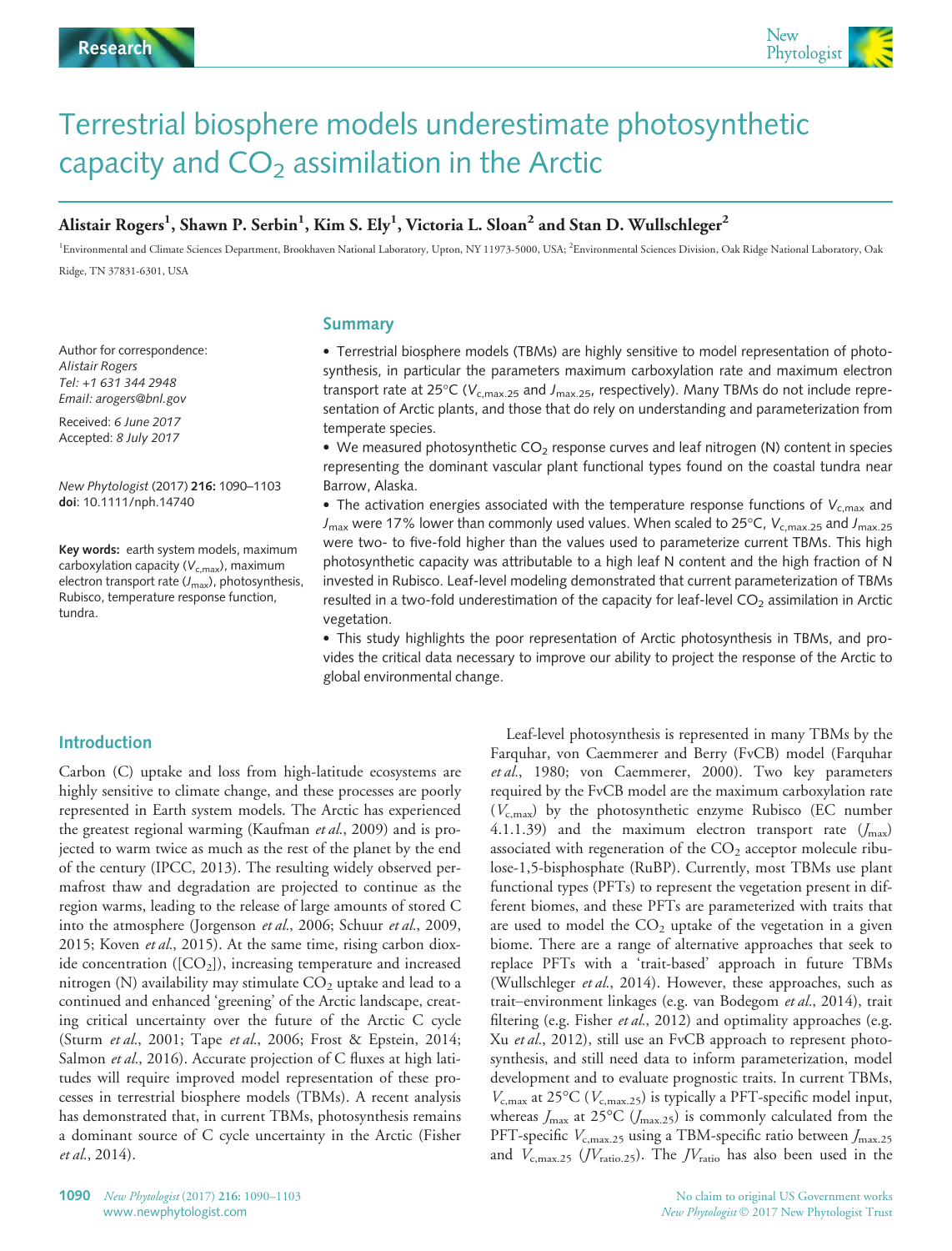opposite direction to estimate  $V_{c,\text{max}}$  from remotely sensed chlorophyll content (Alton, 2017). Based on previous analysis (Wullschleger, 1993),  $JV_{\rm ratio, 25}$  has long been assumed to be constant for all PFTs, but has been shown to decrease with increasing growth temperature (Kattge & Knorr, 2007). Critically,  $JV_{\text{ratio},25}$ can have a significant impact on photosynthetic  $CO<sub>2</sub>$  responsiveness, with a higher  $JV_{\text{ratio},25}$  enabling a more responsive Rubiscolimited increase in photosynthesis as  $[CO<sub>2</sub>]$  rises (Rogers *et al.*, 2017c). In TBMs, photosynthesis is particularly sensitive to the temperature response functions (TRFs) used to scale both  $V_{c,\text{max}}$ and  $J_{\text{max}}$  from the reference temperature, usually 25 $\textdegree$ C, to growth temperature. However, these TRFs are typically assumed to be identical for all PFTs (Rogers et al., 2017c). Mounting evidence has shown that this is not a valid assumption and there is an ongoing effort in the community to capture PFT-specific TRFs for use in TBMs (Medlyn et al., 2002; Varhammar et al., 2015; Galmes et al., 2016). This is particularly important for the Arctic, because widely used TRFs have been derived from measurements made on temperate species and do not include measurements made below 10°C, a typical growth temperature for Arctic species (Bernacchi et al., 2001, 2003).

Sensitivity analysis, model simulations and efforts to identify model parameter uncertainty have repeatedly shown that model projections of gross and net primary productivity are particularly sensitive to  $V_{\text{c,max.25}}$ , and the parameters used to estimate it (Friend, 2010; Bonan et al., 2011; Lebauer et al., 2013; Sargsyan et al., 2014). Moreover, previous studies have also shown that model uncertainty in plant productivity can be significantly reduced through the incorporation of PFT-specific measured values of  $V_{c,max}$  (Dietze *et al.*, 2014). However, a recent examination of the derivation of  $V_{c,\text{max}}$  in 10 TBMs revealed that most models do not have an explicit Arctic PFT and the four models that do include an Arctic PFT rely on limited or inappropriate datasets to estimate Arctic  $V_{\rm c,max.25}$  (Rogers, 2014).

There is a rich history of ecological research in the Arctic, including many studies that have measured photosynthesis (Wookey et al., 1995; Chapin & Shaver, 1996; Muraoka et al., 2002, 2008; Starr & Oberbauer, 2003; Starr et al., 2004; Reich et al., 2009; Albert et al., 2011; Boesgaard et al., 2012; Fletcher et al., 2012; Leffler & Welker, 2013; Patankar et al., 2013; Heskel et al., 2014; Souther et al., 2014; Saarinen et al., 2016). However, at the time we began this study, there were no published data on  $V_{c,\text{max}}$  or  $J_{\text{max}}$  measured in Arctic vegetation that could be used to inform the representation of Arctic photosynthesis in TBMs and, to the best of our knowledge, only one other study emerged after we began our work (van de Weg et al. 2013). In short, the data needed to understand and parameterize a key process that has been demonstrated to be driving marked uncertainty in TBM projections of the C cycle in a critical biome are essentially missing.

We hypothesized that current TBM representation and parameterization of photosynthesis, which is based largely on knowledge gained in temperate systems, will be markedly different for Arctic vegetation. The goal of this study was to increase our understanding of photosynthesis in the Arctic and to provide new data and insights that could be used to reduce uncertainty in TBM projections of photosynthesis in the Arctic, either directly through improved parameterization of the Arctic PFT, or indirectly through the evaluation of emergent model states that result from alternative 'trait-based' modeling approaches (prognostic photosynthetic parameters). In this study, we provide the first Arctic dataset on the critical photosynthetic traits  $V_{c,\text{max.25}}$  and  $J_{\text{max.25}}$ , their TRFs and associated biochemical and structural traits; and compare these data with the parameterization currently used in TBMs, including the use of plant traits to derive photosynthetic parameters.

## Materials and Methods

#### Plant material

This study was conducted on the coastal tundra at the Barrow Environmental Observatory (BEO), near Barrow, AK (71.3°N, 156.5°W; note that, on 1 December 2016, Barrow was officially renamed Utqiagvik following the original Inupiat name), USA. The BEO landscape is characterized by small thaw ponds and low- and high-centered polygons with a low vascular plant species diversity that is dominated by Carex aquatilis (Brown et al., 1980). Mean annual air temperature is  $-12^{\circ}$ C (annual range, 31°C) and mean annual precipitation is 106 mm, with the majority falling as rain during the short summer. Soils are generally classified as Gelisols, underlain by permafrost which extends to depths of 300 m or greater, with an active layer thickness of 20–70 cm (Brown et al., 1980; Bockheim et al., 1999; Shiklomanov et al., 2010).

The measurement of leaf traits and gas exchange was conducted over an area of c. 1 km<sup>2</sup> centered at 71.28°N, 156.65°W. This area was characterized by zones of disturbance and significant permafrost degradation, standing water, dry, high-centered polygons as well as relatively undisturbed low-centered polygonal ground that collectively provided diverse microtopography and drainage, and therefore highly suitable habitats for large stands of the different species of interest. Our goal was to measure key traits in the dominant vascular plants in this landscape, but also in those plants that represented key Arctic PFTs (Chapin et al., 1996). Our choice of species was also constrained by practical limitations of the gas exchange instrumentation: for example, the ability to clamp on a leaf with sufficient leaf area to provide an acceptable signal-to-noise ratio that enabled us to measure a  $CO<sub>2</sub>$ response curve. We studied seven species covering four Arctic PFTs: grasses, Arctagrostis latifolia (R.Br.) Griseb, Arctophila fulva (Trin.) Andersson, Dupontia fisheri R.Br.; sedges, Carex aquatilis Wahlenb., Eriophorum angustifolium Honck.; forbs, Petasites frigidus (L.) Fr.; and deciduous shrubs, Salix pulchra Cham. As a result of the clonal nature of these species, it was not possible to determine whether individual ramets were genetically distinct. Therefore, stands separated by geomorphological features, i.e. different polygonal units or thaw ponds, were chosen to increase the likelihood that they were not members of the same clonal colony (Shaver et al., 1979). Measurements were taken between 10 July and 10 August (2012–2016), a period characterized by cool temperatures and continuous daylight. The bulk of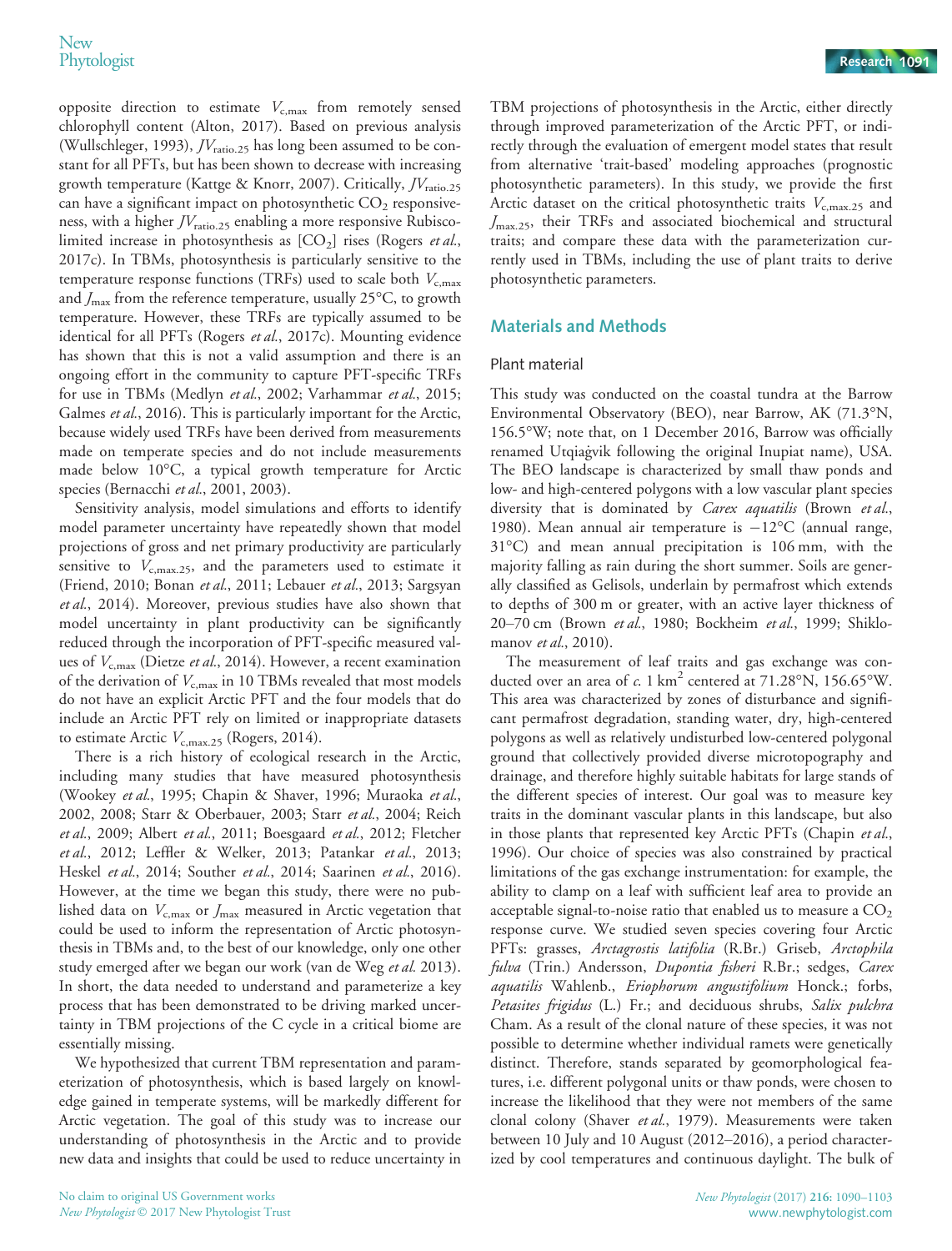our measurements were focused on the period of the peak biomass (mid to late July), when the first mature leaves in these species are available for gas exchange, but before the onset of leaf senescence. As a result of the scarcity of individuals of some species (S. pulchra), additional data collection associated an effort to link leaf spectral signatures with physiology (Serbin et al., 2012) and the challenge of taking good measurements  $(D. fish$ eri), our replication within a species varied (A. latifolia,  $n = 13$ ; A. fulva,  $n = 26$ ; C. aquatilis,  $n = 36$ ; D. fisheri,  $n = 8$ ; E. angustifolium,  $n = 43$ ; P. frigidus,  $n = 44$ ; S. pulchra,  $n = 9$ ).

#### Gas exchange and derived parameters

Gas exchange measurements were made in the field using two to five LI-6400XT gas exchange systems (Li-Cor, Lincoln, NE, USA) that were zeroed at the field site with a common nitrogen standard (99.9998% N<sub>2</sub>, CO<sub>2</sub> < 0.5 ppm, H<sub>2</sub>O < 0.5 ppm; Alphagaz 2, Air Liquide American Specialty Gases LLC, Anchorage, AK, USA). We measured the response of photosynthesis (A) to intercellular  $CO<sub>2</sub>$  concentration ( $C<sub>i</sub>$ ), commonly called A–C<sub>i</sub> curves. Leaf chamber temperature was maintained at ambient temperature using the Peltier-based temperature control of the gas exchange system by setting the chamber block temperature to match the air temperature measured using the leaf thermocouple with the chamber open. The water vapor pressure of air entering the chamber was not controlled and therefore matched ambient conditions. However, on cold, high-humidity days, the block temperature was set to 0.5–1.5°C above ambient air temperature to increase the differential between the dew point temperature and the chamber block temperature in order to eliminate the chance of condensation inside the instrument. Even with this slight increase in temperature, the leaf water vapor pressure deficit (VPD<sub>leaf</sub>) was always below 1.0 kPa and, typically, c. 0.3 kPa. All measurements were made on fully expanded leaves. When the leaf did not completely fill the leaf chamber of the instrument, which was the case for all the graminoid species, the leaf material protruding from the chamber was marked at the edge of the gasket to identify the section that was enclosed in the chamber. The leaf was then removed from the chamber and plant, and the enclosed section was measured indoors with a ruler and hand lens to allow the determination of the leaf width to the nearest 0.25 mm. The leaf width was then used to calculate the leaf area enclosed by the leaf chamber, and gas exchange data were recomputed using the measured leaf area.

During the period of measurement, the Arctic experiences 24 h of daylight. As a result, transient decreases in chloroplast inorganic phosphate concentration and photosystem II efficiency, which can occur shortly after initial illumination, and which may alter the response of  $A$  to  $C_i$ , are not a concern (Ainsworth et al., 2003). In addition, attempts to remove plant material from the field and to conduct measurements indoors, where marked temperature manipulation would be possible, were unsuccessful. Therefore,  $A-C<sub>i</sub>$  curves were all measured in situ. Preliminary light response curves, in which we carefully controlled for  $CO<sub>2</sub>$  concentration and leaf temperature, indicated that, despite expectations, these Arctic species did not

photosaturate below 1500  $\mu$ mol m<sup>-2</sup> s<sup>-1</sup>. Therefore, we used an irradiance of 2000  $\mu$ mol m<sup>-2</sup> s<sup>-1</sup> for our light-saturated measurements. The differential between sample and reference infrared gas analyzers (IRGAs) was maximized using the  $2 \times 3$ cm<sup>2</sup> leaf chamber to increase potential leaf area, and by lowering the flow rate (typically to  $350 \mu$ mol s<sup>-1</sup>) until the CO<sub>2</sub> differential between sample and reference chambers was c. 10 µmol  $CO_2$  mol<sup>-1</sup> at a  $CO_2$  reference chamber set point of  $400 \mu$ mol mol $^{-1}$  and saturating irradiance. This ensured a good signal-to-noise ratio at low  $[CO<sub>2</sub>]$ . After clamping on a leaf, the chamber was leak tested by vigorously blowing through a tube directed at the margins of the gasket. When leaks were identified (fluctuations in  $[CO<sub>2</sub>]$  in the sample cell  $> 1 \mu$ mol mol<sup>-1</sup> over 15 s), the leaf was repositioned or leaks were sealed with a silicone compound (Molykote 111; Dow Corning, MI, USA). Following the established procedure (Long & Bernacchi, 2003; Bernacchi et al., 2006), each leaf was first allowed to achieve steady-state  $CO<sub>2</sub>$  and water vapor exchange. The minimum amount of time allowed for stabilization was 20 min, but, typically, we waited more than 30 min. The reference  $[CO_2]$  was then reduced stepwise to 50  $\mu$ mol mol<sup>-1</sup>, returned to 400  $\mu$ mol mol<sup>-1</sup> and then increased stepwise to 1800  $\mu$ mol mol<sup>-1</sup>. Each individual curve consisted of 13 separate  $CO<sub>2</sub>$  set points and included multiple set points at a  $[CO_2]$  value of  $400 \mu$ mol mol<sup>-1</sup> to allow for potential recovery from low  $[CO<sub>2</sub>]$ . Response curves were measured rapidly to avoid acclimation to a given set point. Following an adjustment to a new  $[CO<sub>2</sub>]$  value, data were logged as soon as the  $[CO_2]$  in the reference cell was stable  $(SD < 0.75 \mu mol mol^{-1}$  over 20 s). Following equilibration, each curve took c. 30 min to complete.

In addition to making measurements at ambient growth temperature in all species, we also measured  $A-C<sub>i</sub>$  response curves at multiple temperatures on the same leaf in P. frigidus and E. angustifolium in order to expand the temperature range of our dataset. This was achieved using the cooling and heating feature of the gas exchange system. In some cases, we focused on the initial slope of this response to speed up measurements and, as a result, collected more data on the temperature response of  $V_{c,\text{max}}$ than  $J_{\text{max}}$ . In each case, following the completion of a full or partial  $CO<sub>2</sub>$  response curve, the leaf temperature was increased by c. 5°C and allowed to stabilize for a minimum of 20 min before a new response curve was measured. At our hightemperature limit (25°C), VPD<sub>leaf</sub> did not rise above 1.75 kPa. Analysis of the data from a nearby flux tower (Torn et al., 2014 and unpublished data) showed that mean daily air temperatures on the days preceding our measurements were similar  $(3.7 \pm 2.5)$ SD (5-d average),  $4.3 \pm 2.0$  SD (10-d average),  $4.3 \pm 1.7$  SD (30-d average)), giving us confidence that, when combining our full dataset for the analysis of temperature response functions, there would be no marked impact of potential thermal acclimation to the air temperature of the days preceding our measurements.

The photosynthetic parameters  $V_{c,\text{max}}$  and  $J_{\text{max}}$  were estimated based on the equations originally described by Farquhar et al. (1980), where A is the minimum of the RuBP-saturated  $CO<sub>2</sub>$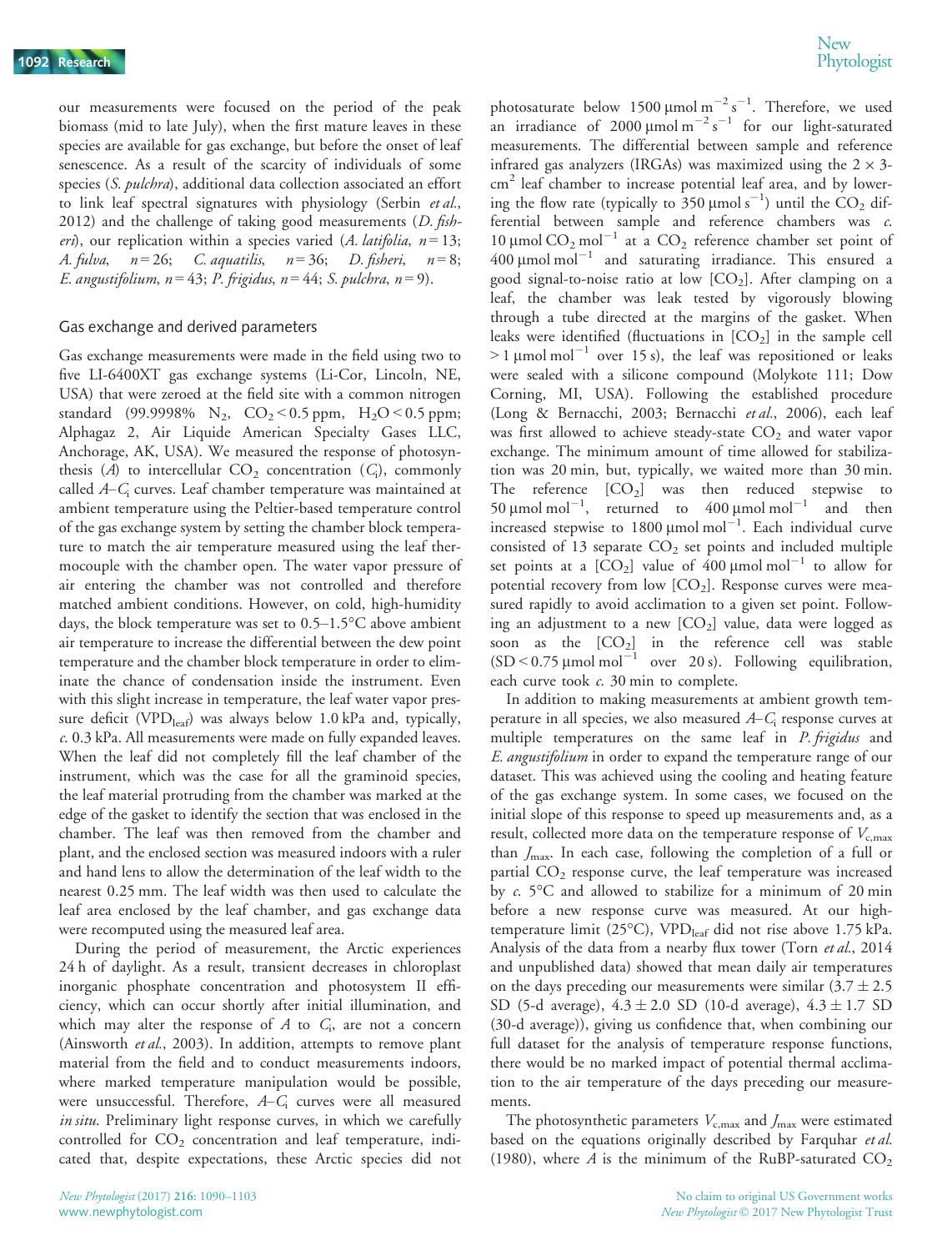assimilation rate  $(A<sub>c</sub>)$  and the RuBP-limited  $CO<sub>2</sub>$  assimilation rate  $(A_i, \text{Eqn 1}).$ 

$$
A = \min(A_c, A_j) \tag{Eqn 1}
$$

Triose phosphate utilization (TPU) limitation can also be a third limitation on A, but usually occurs at a higher than physiologically relevant  $CO<sub>2</sub>$  concentration (Sharkey, 1985). We saw no evidence of TPU limitation of A in our  $A - C_i$  curves, despite the low measurement temperatures. One possible explanation for the absence of TPU limitation is the large root : shoot ratio (Iversen et al., 2015), and hence sink capacity, in Arctic species which would limit the potential feedback inhibition of photosynthesis by minimizing the buildup of triose phosphate in the leaves. Therefore, we did not include TPU limitation in our model formulation for the estimation of  $V_{c,\text{max}}$  and  $J_{\text{max}}$ . We did not account for the influence of mesophyll conductance on the estimates of  $V_{\text{c,max}}$  and  $J_{\text{max}}$ , and thus our reported 'apparent' values are based on intercellular as opposed to chloroplastic  $[CO<sub>2</sub>].$ 

Apparent  $V_{c,max}$  and apparent  $J_{max}$  were determined based on Ci, as described previously, using the commonly employed method of separate fitting of  $A$  to  $C_i$  for Rubisco and RuBP regeneration-limited A (Farquhar et al., 1980; Bernacchi et al., 2013).  $A_c$  was modeled based on Eqn 2, where  $C_i$  and  $O_i$  are the intercellular  $CO_2$  and  $O_2$  concentrations  $(O_i = 210 \text{ mmol})$ mol<sup>-1</sup>), respectively,  $\Gamma^*$  is the  $\mathrm{CO}_2$  compensation point in the absence of non-photorespiratory mitochondrial respiration in the light, and  $K_c$  and  $K_o$  are the Michaelis–Menten coefficients of Rubisco activity for  $CO<sub>2</sub>$  and  $O<sub>2</sub>$ , respectively. We used the NADPH-limited version of the equation used to describe the electron transport rate in the determination of the RuBP-limited  $CO<sub>2</sub>$  assimilation rate ( $A<sub>i</sub>$ , Eqn 3), and employed the values and temperature sensitivities of  $K_c$ ,  $K_o$  and  $\Gamma^*$  from Bernacchi et al. (2001).

$$
A_{\rm c} = \frac{(C_{\rm i} - \Gamma^*)V_{\rm c,max}}{K_{\rm c}\left(1 + \frac{Q_{\rm i}}{K_{\rm o}}\right) + C_{\rm i}} - R_{\rm d}
$$
Eqn 2

$$
A_{\mathbf{j}} = \frac{(C_{\mathbf{i}} - \Gamma^*)}{4C + 8\Gamma^*} - R_{\mathbf{d}}
$$
 Eqn 3

We parameterized Eqns 2 and 3 of the FvCB model, using a custom program ([https://github.com/TESTgroup-BNL/R-Ga](https://github.com/TESTgroup-BNL/R-GasExchange/releases/tag/0.8) [sExchange/releases/tag/0.8\)](https://github.com/TESTgroup-BNL/R-GasExchange/releases/tag/0.8) developed within the R statistical environment (R Development Core Team, 2013), to calculate the optimum apparent  $V_{c,\text{max}}$ , apparent  $J_{\text{max}}$  and leaf respiration for each  $A - C_i$  curve. Our model fitting utilized the derivative evolution (DE) algorithm (Price et al., 2006), implemented in the R package 'DEOPTIM' (Ardia, 2009), to minimize the difference between the modeled and observed photosynthetic rate to derive the optimum apparent  $V_{c,\text{max}}$  and apparent  $J_{\text{max}}$  for each A–C<sup>i</sup> curve. The DE algorithm is a stochastic, population-based optimizer, which seeks the global minimum of the objective function without the need for arbitrary initial parameter values which can result in errors in optimization (Dubois et al., 2007). Our parameter optimization strategy was implemented to avoid the co-limited region of the  $A-C<sub>i</sub>$  response curve, which, for these Arctic species, was at a high  $C_i$ :  $V_{c,\text{max}}$  was estimated from the lower portion of the A–C<sub>i</sub> curve (C<sub>i</sub> < 400 Pa) and  $J_{\text{max}}$  was estimated from the upper portion of the curve  $(C_i > 650 \text{ Pa})$ .

The temperature responses of  $V_{c,\text{max}}$  and  $J_{\text{max}}$  were determined by fitting measured values against the mean  $T_{\text{leaf}}$  for each individual  $A-C<sub>i</sub>$  response curve, as described previously (Medlyn et al., 2002), which allowed us to estimate the activation energy  $(E_a)$ associated with  $V_{\text{c,max}}$  and  $J_{\text{max}}$ . We then used Eqn 4 (shown for  $V_{\rm c,max}$ ) to scale the measured  $V_{\rm c,max}$  at  $T_{\rm leaf}$  ( $V_{\rm c,max,T}$ ) to  $V_{\rm c,max}$  at 25°C ( $V_{c,max,25}$ ).  $T_{leaf}$  was expressed in K and R is the universal gas constant (8.314 J mol<sup>-1</sup>  $\text{K}^{-1}$ ). Again, we utilized the 'DEOP-TIM' parameter optimization algorithm in  $R$  to fit the temperature response model (Eqn. 4).

$$
V_{\rm c,max.T} = V_{\rm c,max.25} \exp\left[\frac{E_a (T_{\rm leaf} - 298.15)}{(298.15R T_{\rm leaf})}\right]
$$
 Eqn 4

#### Biochemical analysis

The leaf area enclosed by the leaf chamber of the IRGA was removed, placed in a paper envelope and dried to a constant mass (70°C, Lindberg Blue M, Thermo Scientific, Waltham MA, USA) before shipping to Brookhaven National Laboratory. Leaf samples were weighed to obtain the leaf mass area (LMA,  $g m^{-2}$ ) and then ground to a fine powder using a ball mill (2000 Geno Grinder; Spex Sample Prep, Cridersville, OH, USA). A 1.50–2.50-mg aliquot was weighed in 0.1-ml tin foil vials (AX26DR; Mettler Toledo, Columbus, OH, USA) and used to determine the C to N ratio (CN<sub>ratio</sub>) and elemental N content employing a CHNS/O elemental analyzer operated in CHN mode, according to the manufacturer's instructions (2400 Series II CHNS/0 Analyzer; Perkin Elmer, Waltham, MA, USA).

#### The fraction of leaf N invested in Rubisco

The fraction of leaf N invested in Rubisco  $(F_{LNR})$  can be calculated as described previously (Thornton & Zimmermann, 2007) following Eqn 5, where leaf N content on an area basis  $(N_a, g\,m^{-2})$  and  $V_{c,\text{max.25}}$  are PFT-specific inputs, and the specific activity of Rubisco ( $\alpha_{R25}$ ) and the mass ratio of total Rubisco molecular mass to N in Rubisco  $(F_{NR})$  are considered to be global constants.

$$
F_{\text{LNR}} = \frac{V_{\text{c,max.25}}}{N_{\text{a}} F_{\text{NR}} \alpha_{\text{R25}}} \tag{Eqn 5}
$$

We derived  $F_{\text{LNR}}$  from the mean  $V_{\text{c,max.25}}$  (Fig. 2a), mean  $N_{\text{a}}$ (Fig. 4a) and the values for  $F_{\text{NR}}$  (6.22 g Rubisco  $g^{-1}N$  in Rubisco) and  $\alpha_{R25}$  (47.3 µmol CO<sub>2</sub> g<sup>-1</sup> Rubisco s<sup>-1</sup>) provided by Rogers (2014).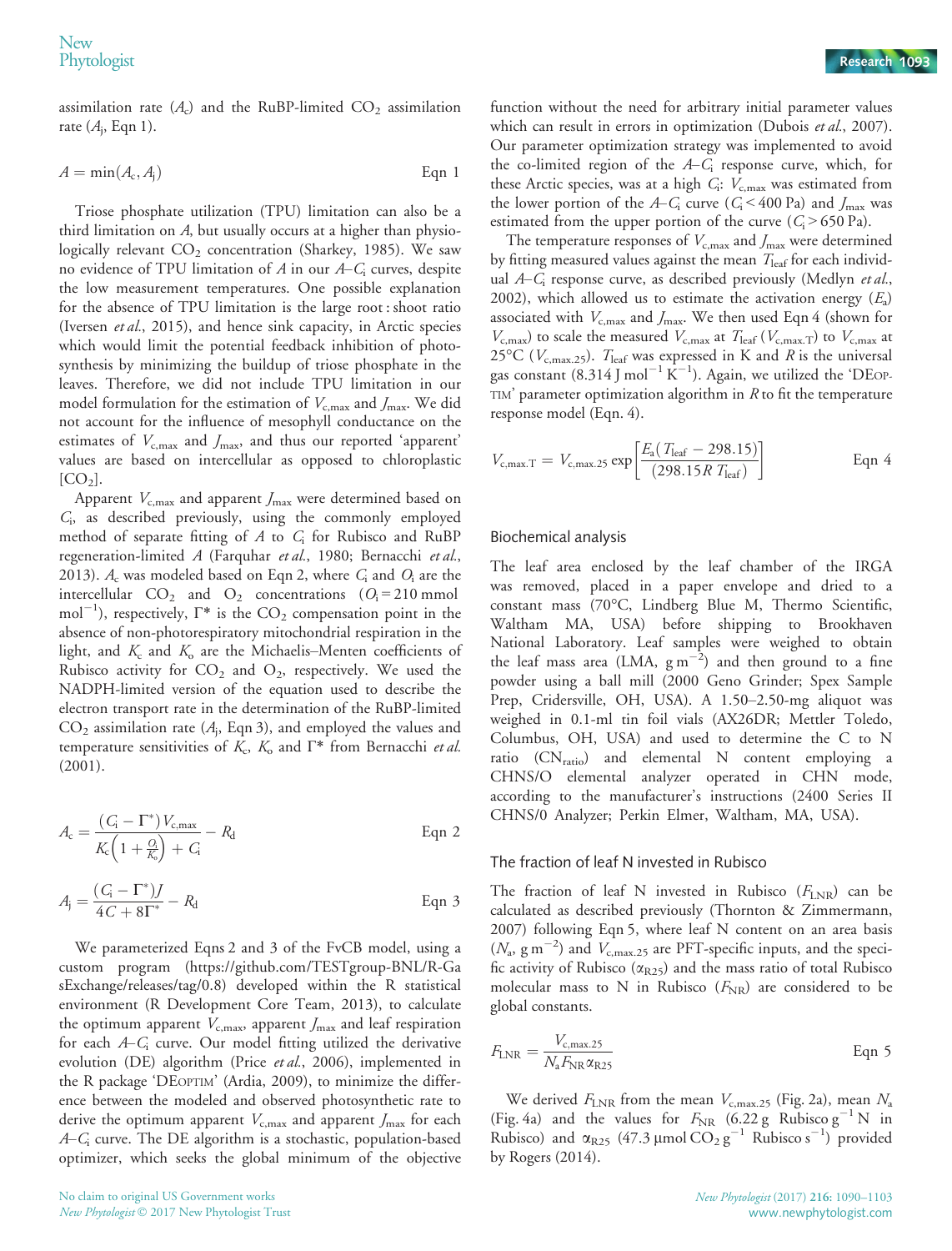#### Models considered

We looked at the model parameterization for all the TBMs represented in the fourth and fifth phases of the Coupled Climate Carbon Cycle Model Intercomparison Project (Friedlingstein et al., 2006, 2014) and those identified in a recent review of global scale models (Smith & Dukes, 2013). Only four models included explicit parameterization of an Arctic PFT and were considered in detail here (Table 1). In order to compare the parameterization of these four models with the data presented in this study and, importantly, to avoid mixing and matching temperature response functions and kinetic constants (Rogers et al., 2017c), we scaled our measured photosynthetic parameters to 25°C using the temperature response functions and  $Q_{10}$  values or activation energies for  $V_{\text{c,max}}$  and  $J_{\text{max}}$  used by the models (Table 1). For the Atmosphere–Vegetation Interaction Model (AVIM), it was necessary to refit the  $A-C<sub>i</sub>$  response curves using the kinetic constants and TRFs employed by Collatz et al. (1991), and then scale  $V_{c,\text{max,T}}$ to 25 $\rm{^{\circ}C}$  using the  $Q_{10}$  temperature response function for AVIM presented in Table 1. To account for the temperature acclimation formulations in the Biosphere Energy Transfer Hydrology Scheme (BETHY) and Community Land Model (CLM) used in the calculation of  $JV_{\text{ratio},25}$  and  $\Delta S$  (Table 1), we employed data from a nearby flux tower to provide mean daily air temperature for the proceeding 10 (CLM) and 30 (BETHY) days. For CLM, this 10-d mean temperature was below the restricted temperature range implemented in the model, and therefore the 11°C default value was used in our calculations (Oleson et al., 2013).

#### Statistical analysis

Significant ( $P < 0.05$ ) variation among species was identified using a one-way analysis of variance (ANOVA). Significant differences between an individual species (or the seven species mean) and an individual TBM input were identified using a one-sample  $t$ -test. Significant differences between the measured photosynthetic parameters and the model inputs from the four TBMs, and differences between the leaf-level photosynthesis modeled with the measured parameterization and TBM parameterization, were identified using a two-tailed Student's t-test.

#### Results

## Activation energy values associated with the temperature response functions of  $V_{c,max}$  and  $J_{max}$

Fitting an Arrhenius temperature response function (Eqn 4, Fig. 1) to our full datasets of  $V_{\text{c,max,T}}$  and  $J_{\text{max,T}}$  showed that the derived  $E_a$  values associated with the temperature response functions of  $V_{c,max}$  and  $J_{max}$  were c. 17% lower than the values reported by Bernacchi et al. (2001, 2003). If the  $E_a$  values derived by Bernacchi et al. (2001) were used to scale model inputs of  $V_{\rm c,max,25}$  and  $J_{\rm max,25}$  values to a typical Arctic growth temperature (5<sup>o</sup>C),  $V_{c,max}$  and  $J_{max}$  would be underestimated by c. 25%. Similarly scaling our measured values to  $25^{\circ}$ C using our  $E_a$  values would result in a lower  $V_{\text{c,max},25}$  and  $J_{\text{max},25}$  than if those same

values were scaled to  $25^{\circ}$ C using the TRFs of Bernacchi *et al.* (2001, 2003). Therefore, we used the  $E_a$  values determined in this study (Fig. 1) to scale our data to a common reference temperature of 25 $\degree$ C. Values of  $E_a$  generated from small speciesspecific datasets, or datasets with a limited temperature range, have the potential to introduce additional sources of uncertainty. Therefore, we adopted the community-level  $E_a$  values presented in Fig. 1 rather than use species-specific  $E_a$  values.

#### Photosynthetic traits and key model inputs

Estimates of the key TBM inputs, apparent  $V_{\text{c,max},25}$  and apparent  $J_{\text{max.25}}$  (Fig. 2a,b), were determined from  $A-C_i$  response curves made at growth temperature and scaled to 25°C using the temperature response function shown in Eqn 4 and the  $E_a$  values for  $V_{\rm c,max}$  and  $J_{\rm max}$  determined in this study (Fig. 1). These values were used to calculate the apparent  $JV_{\text{ratio}}$  at 25°C ( $JV_{\text{ratio},25}$ , Fig. 2c). Apparent mean  $V_{\text{c,max,25}}$  (Fig. 2a) showed significant  $(F_{6,173} = 19.2, P < 0.001)$  variation between species, ranging from 69  $\mu$ mol m<sup>-2</sup> s<sup>-1</sup> in *D. fisheri* to 113  $\mu$ mol m<sup>-2</sup> s<sup>-1</sup> in A. fulva. Apparent  $JV_{\text{ratio},25}$  did not differ significantly between species ( $F_{6,142}$  = 1.9,  $P = 0.08$ , Fig. 2c), and therefore species variation in apparent  $J_{\text{max.25}}$  mirrored apparent  $V_{\text{c,max.25}}$ , ranging from 183 µmol m<sup>-2</sup> s<sup>-1</sup> in *D. fisheri* to 297 µmol m<sup>-2</sup> s<sup>-1</sup> in A. fulva  $(F_{6,142} = 14.4, P < 0.001, Fig. 2b)$ . In order to compare the shape of the  $A-C<sub>i</sub>$  curves between species that were measured at a range of temperatures, we modeled the response of A to  $C_i$  at two leaf temperatures (5 and 15°C) using Eqns 1–3 and the mean species-specific values for  $V_{\text{c,max.25}}$  and  $J_{\text{max.25}}$  presented here (Fig. 2a,b). In all seven species at both 5°C (Fig. 3a) and 15°C (Fig. 3b), photosynthesis was Rubisco limited (RuBP saturated) at current  $[CO_2]$ . At 5°C, photosynthesis was Rubisco limited throughout the  $A-C<sub>i</sub>$  curve. Even at 15°C, photosynthesis did not become RuBP limited in any species until the atmospheric  $CO_2$  concentration reached c. 785 µmol mol<sup>-1</sup> (a  $C_i$  of c. 550 µmol mol<sup>-1</sup>, Fig. 3b).

Leaf N content  $(N_a, Fig. 4a)$ , calculated from the leaf mass area (LMA, Fig. 4b) and mass-based N content ( $N<sub>m</sub>$ , data not shown), also varied significantly between species  $(F_{6,151} = 37.6,$  $P < 0.001$ ), but did not show the same pattern as  $V_{c, max.25}$  or  $J_{\text{max.25}}$ . The LMA and CN<sub>ratio</sub> (Fig. 4c) both varied significantly between species (LMA,  $F_{6,162} = 40.4$ ,  $P < 0.001$ ; CN<sub>ratio</sub>,  $F_{6,153} = 64$ ,  $P < 0.001$ ). Our paired gas exchange and  $N_a$ dataset allowed us to calculate  $F_{\text{LNR}}$  (Fig. 5), which varied significantly between species ( $F_{6,156}$  = 80, P < 0.001) and was notably high in A. fulva, where 34% of leaf N was invested in Rubisco.

#### $V_{c,max}$ –leaf N relationship

We found no clear relationship between apparent  $V_{c,\text{max.25}}$  and  $N_a$  (Fig. 6). We doubled the size of our  $V_{c,\text{max}}-N_a$  dataset by leveraging estimates of apparent  $V_{c,\text{max.25}}$  derived from an additional dataset of light-saturated  $A(A<sub>sat</sub>)$  using the one-point method for the estimation of  $V_{c,\text{max.25}}$  (De Kauwe et al., 2016) and coupled measurements of  $N<sub>m</sub>$  and LMA. When we included the derived apparent  $V_{\rm c,max.25}$  and  $N_{\rm a}$  data in our analysis, we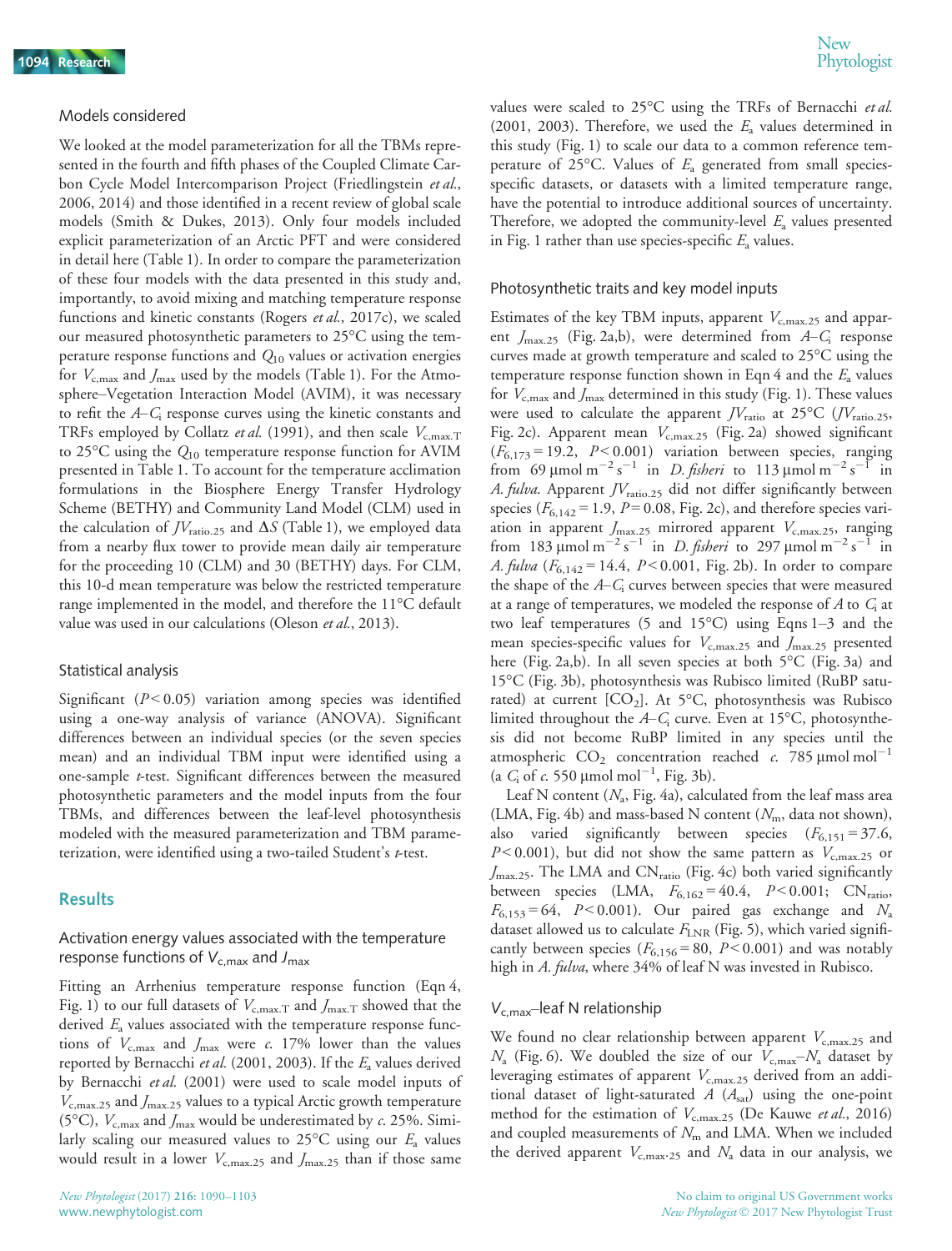|                                                                                            | <b>AVIM</b>                                                                            | <b>BETHY</b>                                                                                                                                                                                                                                                                                              | CLM4.5                                                                           | Hybrid6.5                                                                                                                     |
|--------------------------------------------------------------------------------------------|----------------------------------------------------------------------------------------|-----------------------------------------------------------------------------------------------------------------------------------------------------------------------------------------------------------------------------------------------------------------------------------------------------------|----------------------------------------------------------------------------------|-------------------------------------------------------------------------------------------------------------------------------|
| Form of FvCB model                                                                         | Collatz et al. (1991)<br>$A=(A_c,A_j)-R_d$                                             | $A=(A_c,A_j)-R_d$                                                                                                                                                                                                                                                                                         | $A=(A_c,A_j,A_p)-R_d$                                                            | Kull & Krujt (1998)<br>$A=(A_c,A_i)-R_d$                                                                                      |
| $V_{c, max.25}$ ( $\mu$ mol m <sup>-2</sup> s <sup>-1</sup> )                              | 55                                                                                     | 20                                                                                                                                                                                                                                                                                                        | 78                                                                               | 37                                                                                                                            |
| Temperature acclimation<br>of JV <sub>ratio.25</sub> (source)                              | $\frac{1}{2}$                                                                          | In CLM, acclimation to low temperature is restricted<br>$JV_{\rm ratio, 25} = 2.59 - 0.035 (T_g - T_f)$                                                                                                                                                                                                   |                                                                                  | $\frac{1}{2}$                                                                                                                 |
|                                                                                            |                                                                                        | where $(T_g - T_f) \ge 11^{\circ}$ K<br>Kattge & Knorr (2007)                                                                                                                                                                                                                                             |                                                                                  |                                                                                                                               |
| $\mathcal{W}_{\text{ratio},25.\text{Tg}}$                                                  | ≸                                                                                      | 2.44                                                                                                                                                                                                                                                                                                      | 2.21                                                                             | $\frac{1}{2}$                                                                                                                 |
| Source of kinetic constants<br>$J_{\text{max},25}$ ( $\mu$ mol m $^{-2}$ s <sup>-1</sup> ) | Collatz et al. (1991)<br>$\frac{1}{2}$                                                 | Bernacchi et al. (2001, 2003),<br>Kattge & Knorr (2007)<br>49                                                                                                                                                                                                                                             | (2001, 2003), Kattge<br>& Knorr (2007)<br>Bernacchi et al.<br>172                | Bernacchi et al. (2001), Friend (1995)<br>209*                                                                                |
|                                                                                            | $\frac{(T_{\text{leaf}} - 25)}{10}$                                                    |                                                                                                                                                                                                                                                                                                           |                                                                                  |                                                                                                                               |
| response functions<br>Temperature                                                          | $\mathcal{V}_{\mathsf{c,max}}=\mathcal{V}_{\mathsf{c,max.25}}\mathsf{Q}_{\mathsf{10}}$ | $\mathsf{V}_{\mathsf{c},\mathsf{max}} = \mathsf{V}_{\mathsf{c},\mathsf{max},25} \exp\Bigl( E_{\mathsf{a}} \tfrac{I_{\mathsf{test}} - 298.15}{298.15R} \Bigr) \tfrac{1+\exp\bigl( \tfrac{298.155-\xi_0}{2815R} \bigr)}{I_{\mathsf{r}_\mathsf{r}_\mathsf{r},\mathsf{r}_\mathsf{r},\mathsf{r}_\mathsf{r}}}.$ | $1+e\times p\left(\frac{T_{\text{leaf}}\Delta S - E_d}{T_{\text{leaf}}R}\right)$ | $V_{\rm c,max}={\rm exp}(\frac{c-E_{\rm a}}{R\,T_{\rm leaf}})$                                                                |
|                                                                                            |                                                                                        | In CLM, acclimation to low temperature<br>$\Delta S = 668.39 - 1.07(T_g - T_f)$                                                                                                                                                                                                                           |                                                                                  | $\alpha$ <sub>T</sub> exp $\left(\frac{-E_a}{R T_{\text{leaf}}} \right)$<br>$\mathsf{Imax} =$                                 |
|                                                                                            |                                                                                        | is restricted where $(T_g - T_f) \ge 11$<br>Kattge & Knorr (2007)                                                                                                                                                                                                                                         |                                                                                  | $1 + \exp\left[\frac{(\Delta S T_{\text{leaf}} - E_{\text{d}})}{R \ T_{\text{leaf}}}\right]$                                  |
| Temperature response                                                                       | $Q_{10} = 2.4$                                                                         | $E_a = 71.510$ kJ mol <sup>-1</sup>                                                                                                                                                                                                                                                                       | $E_a = 72$ kJ mol <sup>-1</sup>                                                  | $E_a = 65.33$ kJ mol <sup>-1</sup>                                                                                            |
| parameters for V <sub>c.max</sub>                                                          |                                                                                        | $\Delta S = 650$ J K <sup>-1</sup> mol <sup>-1</sup><br>$E_{\rm d}$ = 200 kJ mol <sup>-1</sup>                                                                                                                                                                                                            | $E_d = 200$ kJ mol <sup>-1</sup>                                                 | $c = 26.35$                                                                                                                   |
| Temperature response                                                                       | ≸                                                                                      | $\frac{1}{2}$                                                                                                                                                                                                                                                                                             | $\frac{1}{2}$                                                                    | $\alpha_T = 3.486 \times 10^{13}$ mol mol <sup>-1</sup> s <sup>-1</sup>                                                       |
| parameters for J <sub>max</sub>                                                            |                                                                                        |                                                                                                                                                                                                                                                                                                           |                                                                                  | $\Delta S = 650$ J K <sup>-1</sup> mol <sup>-1</sup><br>$E_a = 79.5$ kJ mol <sup>-1</sup><br>$E_d$ = 199 kJ mol <sup>-1</sup> |
| $\mathsf{CN}_{\mathsf{ratio}}$                                                             | $\frac{1}{2}$                                                                          | ≸                                                                                                                                                                                                                                                                                                         | 25                                                                               | $\frac{1}{2}$                                                                                                                 |
| $N_a (g m^{-2})$                                                                           | $\stackrel{\triangle}{\geq}$                                                           | $\frac{1}{2}$                                                                                                                                                                                                                                                                                             | $\frac{1}{3}$                                                                    | $\frac{9}{7}$                                                                                                                 |
| Apparent FLNR                                                                              | $\lessgtr$                                                                             | $\lessgtr$                                                                                                                                                                                                                                                                                                | 0.1365                                                                           | 0.078                                                                                                                         |
| Key model reference                                                                        | Lu & Ji (2006)                                                                         | Ziehn et al. (2011)                                                                                                                                                                                                                                                                                       | Oleson et al. (2013)                                                             | Friend & Kiang (2005)                                                                                                         |

lated from

 $N_a$  and

 $V_{c,max,25}$  based on Rogers (2014). NA, not applicable.

**Table 1** Parameters and equations used by the four terrestrial biosphere models (TBMs) that include an Arctic plant functional type (PFT); the Atmosphere–Vegetation Interaction Model (AVIM), the

Table 1 Parameters and equations used by the four terrestrial biosphere models (TBMs) that include an Arctic plant functional type (PFT); the Atmosphere–Vegetation Interaction Model (AVIM), the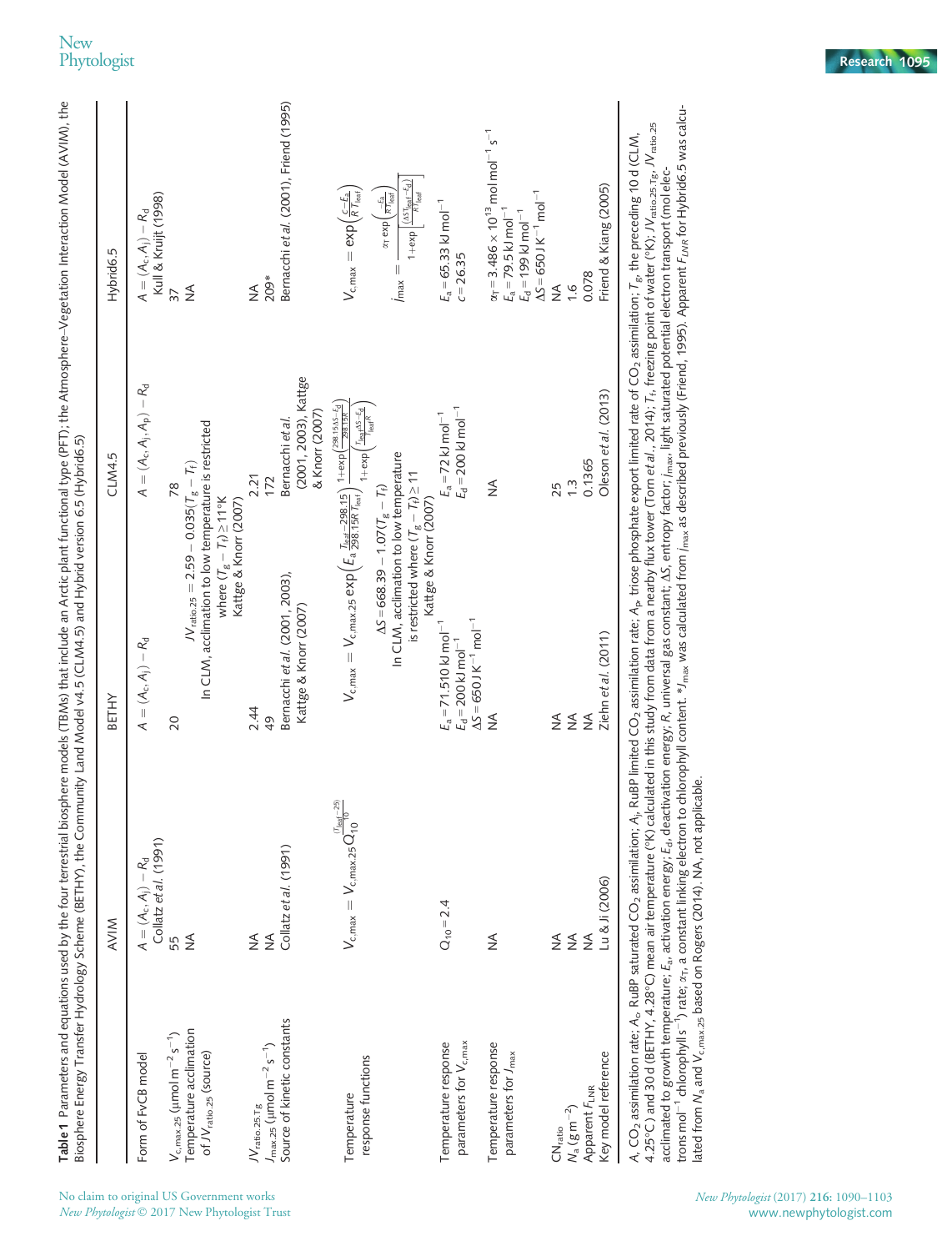

Fig. 1 Apparent maximum carboxylation rate ( $V_{c,max}$ , a) and apparent maximum electron transport rate  $(J_{\text{max}}, b)$  measured on individual ramets at ambient growth temperature (circles, seven species) and at multiple leaf temperatures on the same ramet (upward pointing triangles, two species) in Arctagrostis latifolia (pink), Dupontia fisheri (green), Arctophila fulva (blue), Carex aquatilis (cyan), Eriophorum angustifolium (yellow), Petasites frigidus (red) and Salix pulchra (white) growing on the Barrow Environmental Observatory, Barrow, Alaska. An Arrhenius temperature response (black line) was fitted to the data in order to calculate an activation energy ( $E_a$ ) for both  $V_{c,max}$  and  $J_{max}$ .

still found that  $N_a$  could explain no more than 2% of the variation in  $V_{\text{c,max,25}}$  (Fig. 6).

#### Comparison with TBM parameterization

To enable fair comparison of the gas exchange data presented here with the model parameterization in the four TBMs considered, we scaled our data from growth temperature to 25°C using model-specific temperature response functions and parameterization (Table 1). All four models markedly and significantly (onesample *t*-tests,  $P < 0.05$ ) underestimated  $V_{c,\text{max.25}}$  in all seven species (Fig. 7), ranging from CLM (Fig. 7c, long dashes), where the model parameterization was 42% lower than the seven species mean, to BETHY (Fig. 7b), where the model parameterization was five times lower than the seven species mean. The model comparison with measured  $J_{\text{max.25}}$  (Fig. 8) shows that, for BETHY (Fig. 8a) and CLM (Fig. 8b),  $J_{\text{max.25}}$  was markedly and significantly higher than the model parameterization: 55% higher in CLM (Fig. 8b) and over five-fold higher in BETHY (Fig. 8a;



Fig. 2 Apparent maximum carboxylation rate ( $V_{c,max,25}$ , a) and apparent maximum electron transport rate ( $J_{\text{max.25}}$ , b) scaled to 25°C using the  $E_{\text{a}}$ values determined from the temperature response of  $V_{c,max}$  and  $J_{max}$ presented in Fig. 1, and the ratio of  $J_{\text{max.25}}$  to  $V_{\text{c,max.25}}$  (JV<sub>ratio.25</sub>, c). Data were measured in seven species located on the Barrow Environmental Observatory, Barrow Alaska. All data presented in this figure were derived from measurements made at ambient temperature. Box plots show the interquartile range (box), median (solid line) and mean (broken line). The whiskers show the lowest and highest datum still within 1.5  $\times$  interquartile range of the lower and upper quartiles ( $n = 8-44$  plants).

Table 1). In TBMs,  $J_{\text{max.25}}$  is typically calculated from the model estimate of  $V_{\text{c,max,25}}$  and  $JV_{\text{ratio,25}}$ . The species mean  $JV_{\text{ratio,25}}$  $(2.53 \pm 0.04 \text{ SE}, \text{Fig. 2c})$  is 4% and 13% higher than  $JV_{\text{ratio},25}$ used by BETHY (2.44) and CLM (2.21), respectively (onesample *t*-tests,  $P < 0.05$ , Fig. 2c, Table 1). The use of our Arctic  $E_a$  values resulted in a small (c. 10%), but significant ( $t_{(6)} = 8.1$ ,  $P$  < 0.001), increase in the observed  $JV_{\text{ratio},25}$  when compared with the  $IV<sub>ratio.25</sub>$  that would have been obtained using the  $E<sub>a</sub>$  values provided by Bernacchi et al. (2001, 2003). The Hybrid model uses a different approach to estimate  $J_{\text{max.25}}$  based on  $N_{\text{a}}$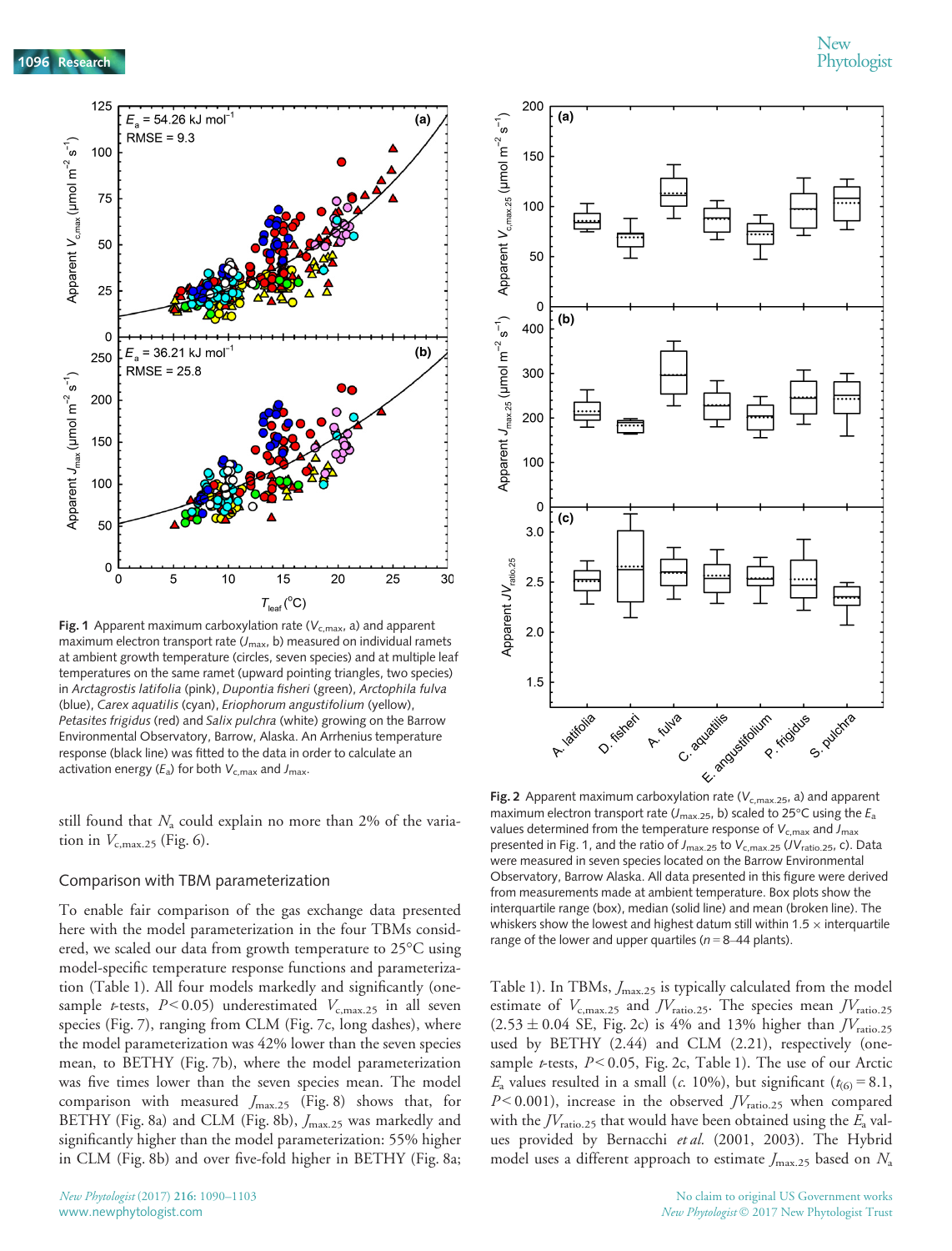(Table 1); as a result, the pattern of derived  $J_{\text{max.25}}$  for Hybrid follows that of  $N_a$  (Fig. 4a). The Hybrid  $J_{\text{max.25}}$  estimate was significantly higher than A. latifolia, D. fisheri and A. fulva, but significantly lower than C. aquatilis, E. angustifolium, P. frigidus and S. pulchra (one-sample t-tests,  $P < 0.05$ ).

Model parameterization associated with leaf chemistry more closely matched the observations. For  $N_a$ , the seven-species mean was not significantly different from the value used by Hybrid (Fig. 4a, short dashes), but was significantly (one-sample  $t_{(6)} = 2.1$ ,  $P < 0.05$ ) higher than the mean used by CLM (Fig. 4a, long dashes). CLM also uses  $CN<sub>ratio</sub>$  as a model input and the seven-species mean was 23% lower than the CLM value (onesample  $t_{(6)} = 2.4$ ,  $P > 0.05$ ). With the exception E. angustifolium, all species had a higher investment in Rubisco than that prescribed by CLM, and the seven-species mean was c. 30% higher than the model input (one sample  $t_{(6)} = 2.1$ ,  $P$  < 0.05, Fig. 5, long dashed line). The  $F_{\text{LNR}}$  value calculated for Hybrid was 60% lower than the observed seven-species mean (Fig. 5, short dashed line).

#### Comparison of modeled and measured  $CO<sub>2</sub>$  assimilation

To evaluate the effect of these new data on the modeled CO2 uptake in the Arctic, we compared model estimates for light-saturated leaf-level  $A$  at  $5^{\circ}$ C modeled with the TBMspecific parameterization and TRFs (Table 1) with the data presented here (Figs 1, 2). The mean observed  $V_{c,\text{max.5}}$  was more than twice the TBM model mean  $V_{c,\text{max.5}}$  ( $t_{(5)} = 4.6$ ,  $P < 0.01$ , Table 2), and the resulting species mean A modeled using our parameterization and TRF was 2.5 times greater than the A value modeled with current TBM parameterization  $(t_{(5)} = 4.6, P < 0.01,$  Table 2).

As an additional step, we compared our modeled data with independent measurements of light-saturated A made in the field at 5°C in 2016. These data showed that A modeled with the mean TBM parameterization of  $V_{c,\text{max.25}}$  resulted in a  $CO_2$ uptake rate that was less than half the measured  $CO<sub>2</sub>$  assimilation rate ( $t_{(3)} = 3.7$ ,  $P < 0.05$ ). A modeled with the parameter values determined by this study was c. 20% higher than the measured values, but not significantly different ( $t_{(9)} = 2.2$ ,  $P > 0.05$ ) from A measured in 2016.

#### **Discussion**

We have shown that TBM representation of photosynthetic capacity in Arctic vegetation markedly underestimates the capacity for  $CO<sub>2</sub>$  assimilation in this globally important biome. Our data showed that the photosynthetic capacity was high (Fig.  $2$ ) – all seven species had values for  $V_{c,\text{max.25}}$  that were comparable with, or higher than, those found in major C3 crops (Bernacchi *et al.*, 2005; James *et al.*, 2006; Zhu *et al.*, 2012) – and up to five times higher than some model estimates (Fig. 7). Leaf-level modeling demonstrated that current TBM parameterization of photosynthetic capacity results in a two-fold underestimation of  $CO<sub>2</sub>$ assimilation by Arctic vegetation (Table 2). This study provides one of the first datasets of the key photosynthetic parameters  $V_{\rm c,max}$  and  $J_{\rm max}$  in Arctic vegetation and the first estimates of their TRFs (Figs 1, 2). Our data also showed that model underestimation of photosynthetic capacity is attributable to a combination of low estimates of the leaf N content (Fig. 4) and the fraction of N partitioned to Rubisco (Fig. 5).

The  $JV_{\text{ratio}}$  affects the  $CO_2$  responsiveness of A, such that a high  $JV_{\text{ratio}}$  will mean that A remains RuBP saturated at a high  $[CO<sub>2</sub>]$ , and is therefore more responsive to increasing  $[CO<sub>2</sub>]$ , than RuBP limited  $A$  in a plant with a lower  $JV_{\text{ratio}}$  (Rogers et al., 2017c). The result of the high  $JV_{\text{ratio}}$  in these Arctic species can be readily seen in Fig. 3b, where, even at 15°C, A does not become RuBP limited in any species until a  $C_i$  value of c. 550  $\mu$ mol mol<sup>-1</sup>. This means that Arctic vegetation has the potential to respond maximally to rising  $[CO<sub>2</sub>]$  through most of this century. The high investment in Rubisco, coupled with the high  $JV_{\text{ratio},25}$ , enables plants growing at current  $[CO_2]$  to sustain high, RuBP-saturated, photosynthetic rates, even at low temperature and low light levels.

The high  $JV_{\text{ratio}}$  will also enable Arctic plants to continue  $CO_2$ assimilation during the continuous but lower irradiance of the

Fig. 3 Synthetic A–C<sub>i</sub> curves modeled at  $5^{\circ}$ C (a) and 15°C (b). The response of photosynthesis (A) to rising intercellular CO<sub>2</sub> concentration (C $_{\rm i}$ ) was modeled based on the data presented in Figs 1 and 2 and Eqns 1–3 for the seven species considered in this study: Arctagrostis latifolia (pink), Dupontia fisheri (green), Arctophila fulva (blue), Carex aquatilis (cyan), Eriophorum angustifolium (dark yellow), Petasites frigidus (red) and Salix pulchra (black).

No claim to original US Government works New Phytologist © 2017 New Phytologist Trust



New Phytologist (2017) 216: 1090–1103 www.newphytologist.com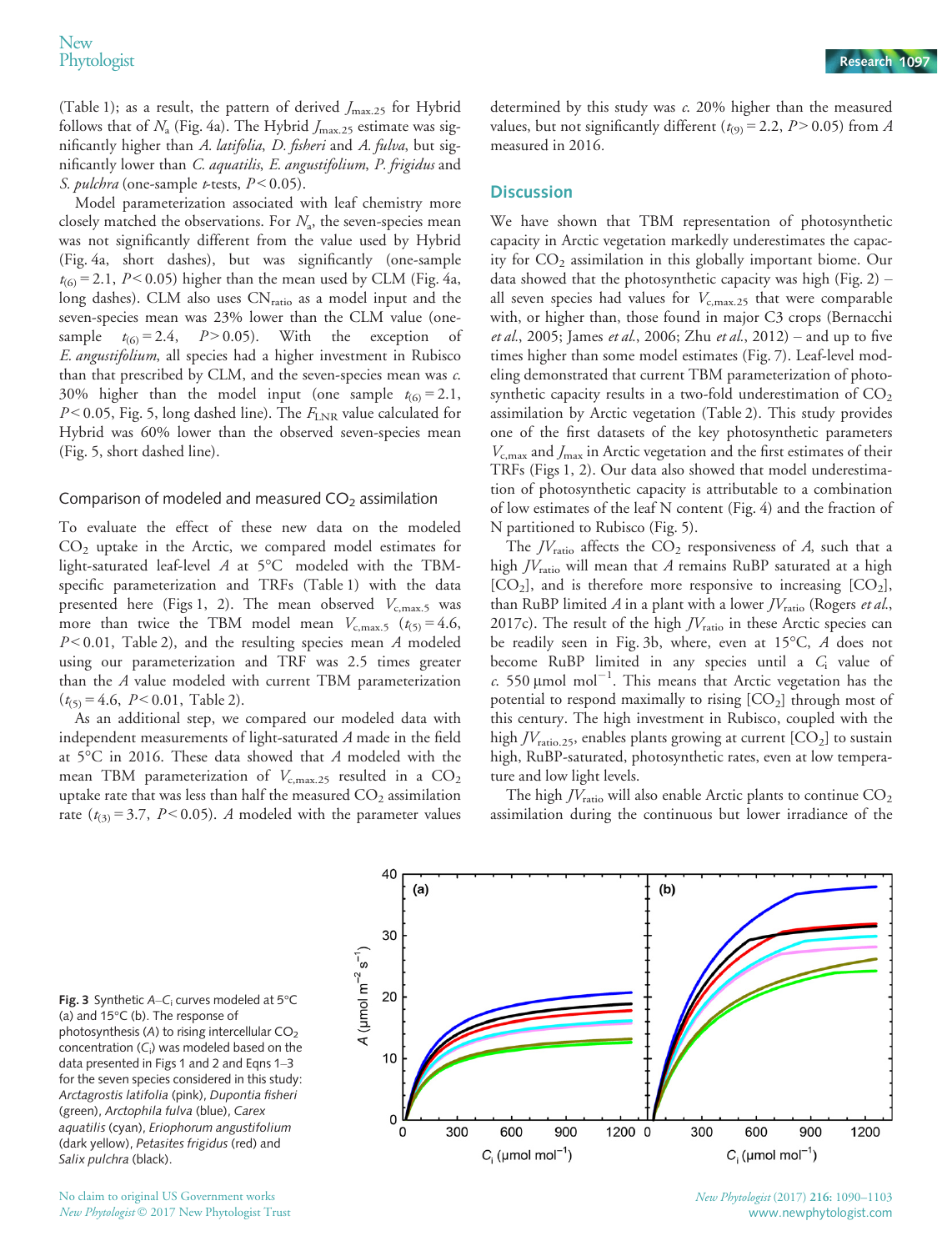

**Fig. 4** Leaf nitrogen content (N<sub>a</sub>, g m $^{-2}$ , a), leaf mass area (LMA, g m $^{-2}$ **Fig. 4** Lear introgen content ( $N_a$ , g in  $\tau$  , a), lear mass area (LIVIA, g in  $\tau$ <br>b) and the ratio of leaf carbon to nitrogen content (CN<sub>ratio</sub>, c). Data were collected in parallel with gas exchange in seven species located on the Barrow Environmental Observatory, Barrow Alaska. The broken lines in (a) indicate the mean value of  $N_a$  used by the Hybrid (short dashes) and Community Land Model (CLM) (long dashes) to parameterize the Arctic plant functional type (PFT). The broken line in (c) indicates the  $CN<sub>ratio</sub>$  used by CLM to parameterize the Arctic PFT. Box plots show the interquartile range (box), median (solid line) and mean (broken line). The whiskers show the lowest and highest datum still within 1.5  $\times$  interquartile range of the lower and upper quartiles ( $n = 8-44$  plants).

Arctic midnight sun, and also to maximally exploit periods of high light on clear days during the short Arctic thaw season. In addition, many Arctic plants emerge from underneath the snow at the beginning of the growth season where temperatures are low, light levels are low and  $[CO_2]$  is typically elevated (Starr & Oberbauer, 2003; Saarinen et al., 2016). Plants with a high investment in Rubisco and a high  $JV_{\text{ratio}}$  would be well adapted to exploit such conditions.



calculated using Eqn 5 from the data provided in Figs 2 and 4 and Rogers (2014). The broken lines show the value of  $F_{\text{LNR}}$  used in the Community Land Model (CLM) to parameterize the Arctic plant functional type (PFT, long dashes) and the  $F_{LNR}$  calculated for Hybrid based on  $N_a$  and  $V_{c,max,25}$ in Table 1 (short dashes). Box plots show the interquartile range (box), median (solid line) and mean (broken line). The whiskers show the lowest and highest datum still within 1.5  $\times$  interquartile range of the lower and upper quartiles ( $n = 8-44$  plants).



Fig. 6 Apparent maximum carboxylation rate scaled to 25 $\rm{°C}$  (V<sub>c.max.25</sub>) plotted against the area-based leaf nitrogen content ( $N_a$ ). Estimates of apparent  $V_{c,max.25}$  were scaled from gas exchange measurements made at growth temperature. These estimates were derived from  $A-C<sub>i</sub>$  curves (circles) made between 2012 and 2015, and from steady-state, lightsaturated photosynthesis using the one-point method made in 2016 (downward pointing triangles). Measurements were made on individual ramets of Arctagrostis latifolia (pink), Dupontia fisheri (green), Arctophila fulva (blue), Carex aquatilis (cyan), Eriophorum angustifolium (yellow), Petasites frigidus (red) and Salix pulchra (white) growing on the Barrow Environmental Observatory, Barrow, Alaska. No significant correlation was found.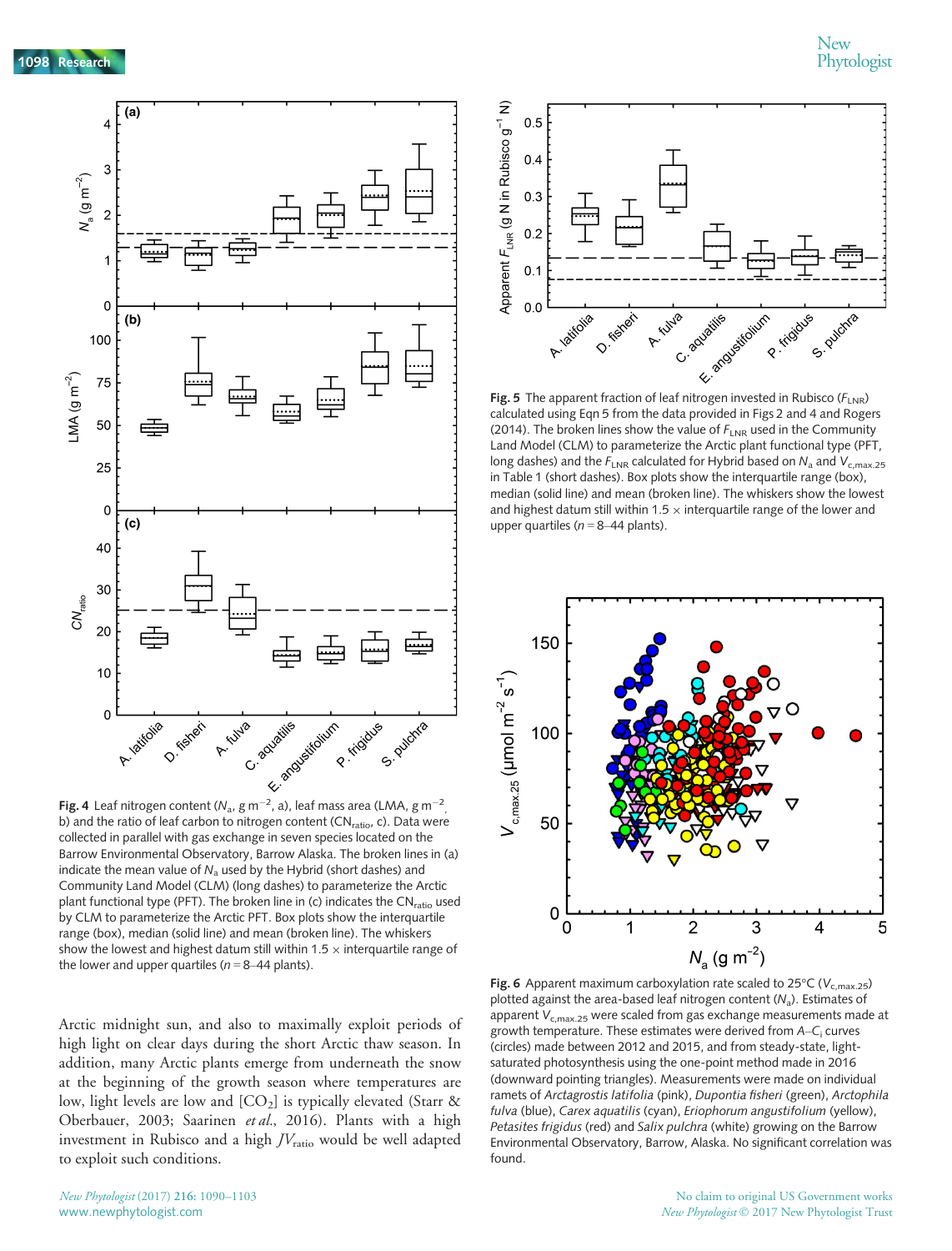



Fig. 7 Apparent maximum carboxylation rate measured at growth temperature and scaled to 25°C (apparent  $V_{c,\text{max.25}}$ ) using the temperature response functions and parameterization associated with the four terrestrial biosphere models (TBMs) considered in this study (Table 1). The TBM model inputs are shown with a broken line: Atmosphere– Vegetation Interaction Model (AVIM) (a), Biosphere Energy Transfer Hydrology Scheme (BETHY) (b), Community Land Model (CLM) (long dashes, c) and Hybrid (short dashes, c). Gas exchange was measured in seven species located on the Barrow Environmental Observatory, Barrow, Alaska. Box plots show the interquartile range (box), median (solid line) and mean (broken line). The whiskers show the lowest and highest datum still within 1.5  $\times$  interquartile range of the lower and upper quartiles  $(n = 8-44$  plants).

We observed a  $JV_{\text{ratio},25}$  (2.53) that is 28% higher than the  $JV_{\text{ratio},25}$  used by many models which do not account for temperature acclimation of photosynthesis (e.g. 1.97, Bonan et al., 2011), highlighting the need for TBMs to account for thermal acclimation. Kattge & Knorr (2007) developed an approach to account for the acclimation of  $JV_{\text{ratio},25}$  to growth temperature, but their work did not include any measurements at which the growth temperature was below 10°C, and the data from boreal

temperature and scaled to 25 $\degree$ C (apparent  $J_{\text{max,25}}$ ) using the temperature response functions, parameterization or the relationship with  $N_a$  (Hybrid), associated with three of the four terrestrial biosphere models (TBMs: Biosphere Energy Transfer Hydrology Scheme (BETHY), a; Community Land Model (CLM), b; Hybrid, c) considered in this study. The broken lines with long dashes in each panel indicate the TBM parameterization for the Arctic plant functional type (PFT). Gas exchange was measured in seven species located on the Barrow Environmental Observatory, Barrow, Alaska. Box plots show the interquartile range (box), median (solid line) and mean (broken line). The whiskers show the lowest and highest datum still within 1.5  $\times$  interquartile range of the lower and upper quartiles  $(n = 8-44$  plants).

species in their study appeared to be outliers, exhibiting a markedly lower  $JV_{\rm ratio,25}$  than other species. This study adds new data at the low-temperature end of the synthesis by Kattge & Knorr (2007) and supports the relationship they presented, which is implemented in BETHY and CLM. However, the  $JV_{\text{ratio},25}$  observed here was still markedly higher than the value used in CLM, because CLM includes a lower limit for growth temperature of 11°C. This study suggests that, to more accurately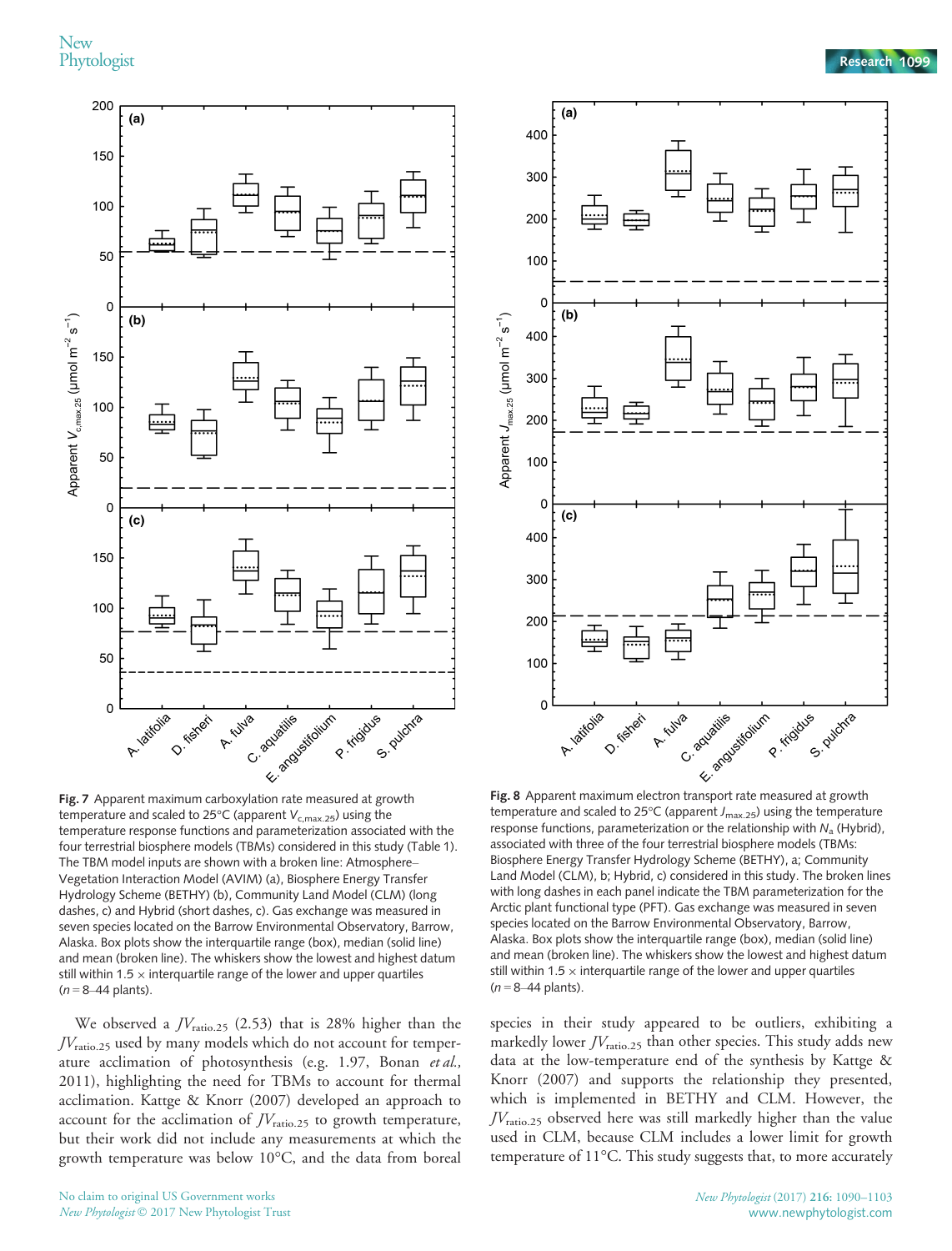| <b>Table 2</b> Modeled and measured light-saturated $CO2$ assimilation at 5°C |  |
|-------------------------------------------------------------------------------|--|
|-------------------------------------------------------------------------------|--|

| Species/TBM              | Modeled photosynthesis                                 |                                                 |                                                                            |
|--------------------------|--------------------------------------------------------|-------------------------------------------------|----------------------------------------------------------------------------|
|                          | $V_{c, max.5}$ (µmol m <sup>-2</sup> s <sup>-1</sup> ) | A ( $\mu$ mol m <sup>-2</sup> s <sup>-1</sup> ) | Measured photosynthesis<br>A ( $\mu$ mol m <sup>-2</sup> s <sup>-1</sup> ) |
| Arctagrostis latifolia   | 17.9                                                   | 11.2                                            | $9.2 \pm 2.5$                                                              |
| Dupontia fisheri         | 14.4                                                   | 9.0                                             | <b>ND</b>                                                                  |
| Arctophila fulva         | 23.5                                                   | 14.8                                            | $10.1 \pm 1.8$                                                             |
| Carex aquatilis          | 18.3                                                   | 11.5                                            | $8.8 \pm 1.9$                                                              |
| Eriophorum angustifolium | 15.0                                                   | 9.4                                             | $10.1 \pm 1.6$                                                             |
| Petasites frigidus       | 20.2                                                   | 12.7                                            | $11.3 \pm 2.7$                                                             |
| Salix pulchra            | 21.4                                                   | 13.5                                            | $9.1 \pm 2.5$                                                              |
| Species mean             | $18.6 \pm 3.3$                                         | $11.7 \pm 2.1$                                  | $9.8 \pm 0.9$                                                              |
| <b>AVIM</b>              | 9.5                                                    | 6.0                                             |                                                                            |
| <b>BETHY</b>             | 2.0                                                    | 1.3                                             |                                                                            |
| <b>CLM4.5</b>            | 11.8                                                   | 7.4                                             |                                                                            |
| Hybrid6.5                | 5.6                                                    | 3.5                                             |                                                                            |
| Model mean               | $7.2 \pm 4.3$                                          | $4.5 \pm 2.7$                                   |                                                                            |

Leaf-level  $CO<sub>2</sub>$  assimilation (A) modeled for the seven Arctic species in this study and for the Arctic plant functional types (PFT) represented in four terrestrial biosphere models (Table 1). Leaf-level, light-saturated A was modeled using Eqns 1-3, where leaf temperature = 5°C, CO<sub>2</sub> concentration = 390  $\mu$ mol mol $^{-1}$ , O $_2$  concentration = 210 mmol mol $^{-1}$  and C $_{\rm i}$  : C $_{\rm a}$  ratio = 0.7. Under these conditions, photosynthesis was limited by carboxylation capacity.  $V_{c,max.5}$  for the seven species was obtained by scaling  $V_{c,max.25}$  (Fig. 2) to 5°C using Eqn 4 and the  $E_a$  values presented in Fig. 1.  $V_{c,max.5}$  for the models was calculated by scaling  $V_{cmax,25}$  for the Arctic PFT using the model-specific  $V_{cmax,25}$  and temperature response function (TRF) (Table 1). Measured photosynthesis ( $n = 8-17$  individual ramets per species,  $\pm$  SD) was derived from a separate study on different plants in different locations on the Barrow Environmental Observatory (BEO), measured in a different year, where mean  $T_{\text{leaf}} = 5^{\circ}$ C. Species and model means are shown  $\pm$  SD. AVIM, Atmosphere–Vegetation Interaction Model; BETHY, Biosphere Energy Transfer Hydrology Scheme; CLM4.5, Community Land Model v.4.5; Hybrid6.5, Hybrid v.6.5; ND, no data; TBM, terrestrial biosphere model.

capture the  $JV_{\text{ratio},25}$  in Arctic species, this lower limit should be removed from the model formulation.

Our biochemical data revealed markedly different strategies for N partitioning in these seven Arctic species. Some species (A. lati*folia*, *D. fisheri* and *A. fulva*) had a tightly constrained  $N_a$ , whereas others, notably S. pulchra and P. frigidus, had a large range in  $N_a$ (Fig. 4), suggesting that  $N_a$  may drive the greater plasticity in photosynthetic capacity (Fig. 2). Most of the species had a low  $CN<sub>ratio</sub>$  in comparison with the value used by CLM (Fig. 4c). This indicates that the high  $N_a$  in some Arctic species is caused, in part, by a higher investment in N per unit C, and not just a high N density per unit leaf area (Fig. 4). Our dataset afforded the opportunity to calculate apparent  $F_{\text{LNR}}$  for these Arctic species (a key model input for CLM), thus providing models with a parameter associated with N partitioning that could be used as a PFT-specific model input, or to evaluate prognostic N allocation models, e.g. Ali et al.  $(2016)$ . It is notable that species with a lower  $N_a$  (A. latifolia, D. fisheri and A. fulva, Fig. 4) also had a high  $F_{\text{LNR}}$  (Fig. 5), suggesting that the high partitioning of N to Rubisco in these species enabled them to produce leaves with a lower  $N_a$  (Fig. 4), but comparable photosynthetic capacity (Fig. 2), which, at the whole-plant level, may enable a higher productivity for a given N supply.

One approach used by TBMs to derive  $V_{c,\text{max.25}}$  is to use PFT-specific slopes and intercepts from the linear relationship with N<sub>a</sub> (Medlyn et al., 1999; Kattge et al., 2009; Walker et al., 2014). Previously, there was insufficient data to examine this relationship in Arctic species (Kattge et al., 2009; Ziehn *et al.*, 2011). We did not observe a  $V_{c,\text{max.25}}-N_a$  relationship (Fig. 6). The different N allocation strategies outlined above,

and the high diversity of leaf morphology in these species, may explain why we did not observe a  $V_{c,\text{max.25}}-N_a$  relationship at our field site, a finding also observed in Betula nana and Eriophorum vaginatum (van der Weg et al. 2013). Although data at the global or biome scale often demonstrate a strong relationship between  $V_{\text{c,max},25}$  and  $N_a$  (Kattge *et al.*, 2009; Walker et al., 2014), these relationships can change markedly and even fall apart at finer scales (Feng & Dietze, 2013; Bahar et al., 2016; Croft et al., 2017), which has led to the use of other variables, including phosphorus, to explain global variation in  $V_{\text{c,max},25}$  (Walker et al., 2014; Ali et al., 2015; Croft et al., 2017). There is evidence that phosphorus plays a role in limiting the productivity of Arctic tundra ecosystems, and may be a limiting nutrient on the coastal tundra in Barrow (Chapin et al., 1975, 1995; Shaver & Chapin, 1980). However, the examination of N: phosphorus ratios across major biomes suggests that direct phosphorus limitation of photosynthesis in the Arctic is unlikely (Reich et al., 2009).

As recently pointed out, it is critically important for models to make consistent use of kinetic constants and temperature response functions (Rogers et al., 2017c). Therefore, the data presented here should be used in conjunction with the kinetic constants and temperature response functions associated with  $K_c$ ,  $K_o$ and  $\Gamma^*$  that are provided by Bernacchi et al. (2001). Similarly, use of the Arctic  $V_{c,\text{max.25}}$  and  $J_{\text{max.25}}$  data (Fig. 2) will require temperature scaling with the  $E_a$  values and the TRFs presented here (Fig. 1, Eqn 4). We also recognize that there are many alternative approaches to the analysis of photosynthetic  $CO<sub>2</sub>$  response curves, including, for example, those that use different TRFs, correct data for potential chamber leaks or account for mesophyll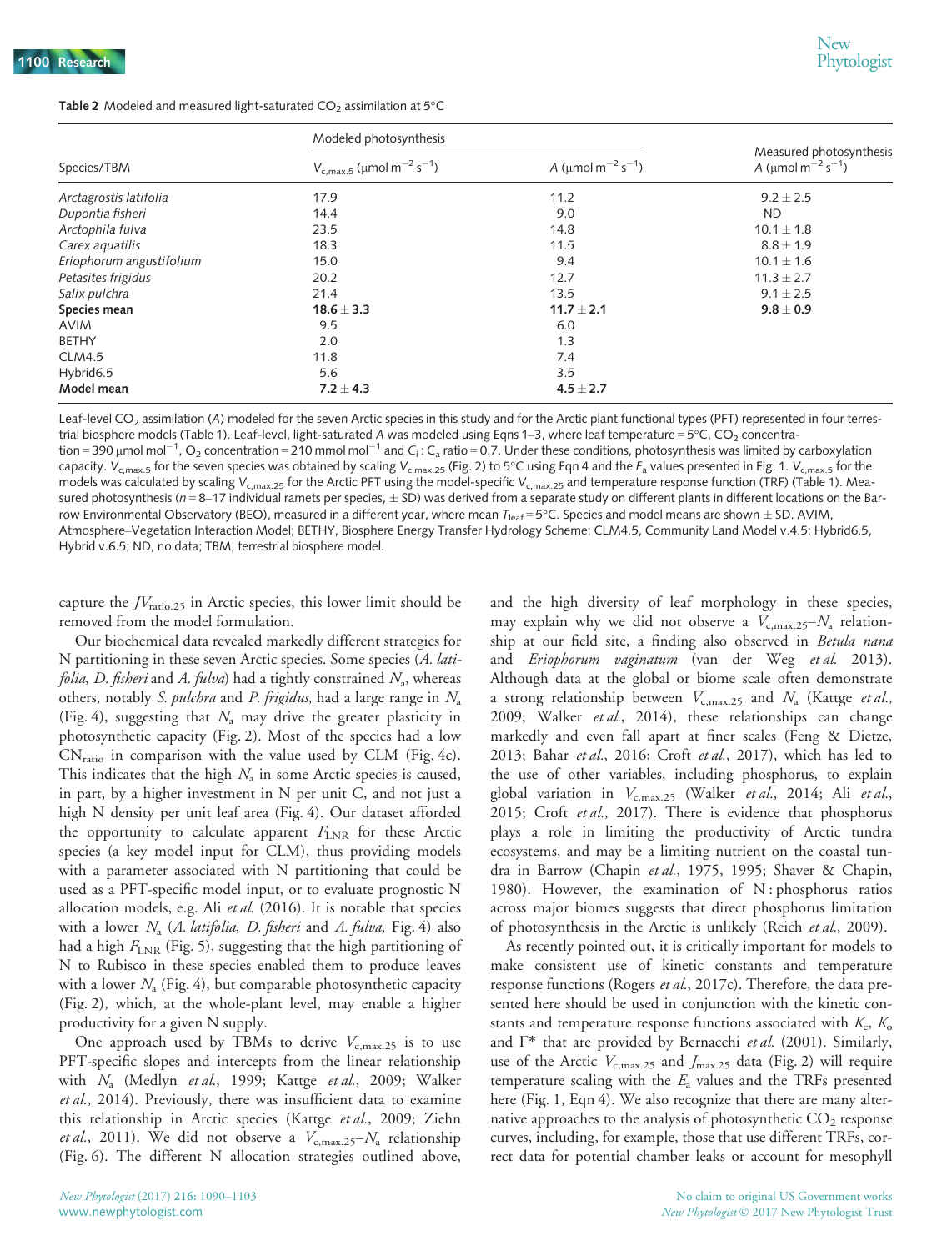conductance (Ethier & Livingston, 2004; Flexas et al., 2007; Sharkey et al., 2007; Gu et al., 2010; Bernacchi et al., 2013). To allow for future reanalysis of our data, and to maximize their further use by the modeling community, all of our data – including our raw gas exchange data – are available online (Rogers et al., 2017a,b). In addition, we have submitted calculated photosynthetic parameters and biochemical trait data to the TRY database (Kattge et al., 2011) and the database [\(www.BETYdb.org\)](http://www.BETYdb.org) associated with the Predictive Ecosystem Analyzer (PEcAn) project (Lebauer et al., 2013).

In addition to advancing our understanding of photosynthesis in the Arctic, these data clearly indicate that  $CO<sub>2</sub>$  assimilation in Arctic vegetation is poorly represented by current TBMs. Although we caution that these data and insights are only from one site in the high Arctic, this study represents a significant advance, and we hope that the TBM community will improve the representation of  $CO<sub>2</sub>$  assimilation in the Arctic by using these data.

## Acknowledgements

We are grateful for the technical assistance provided by Stefanie Lasota. This work was supported by the Next-Generation Ecosystem Experiments (NGEE Arctic) project which is supported by the Office of Biological and Environmental Research in the Department of Energy, Office of Science, and through the United States Department of Energy contract no. DE-SC0012704 to Brookhaven National Laboratory. The authors are grateful to UIC Science for logistical support.

## Author contributions

A.R. designed the study with input from V.L.S., S.P.S. and S.D.W. The data were collected and analyzed by A.R., K.S.E. and S.P.S. The initial draft of the manuscript was prepared by A.R. All authors contributed to the writing.

## References

- Ainsworth EA, Davey PA, Hymus GJ, Osborne CP, Rogers A, Blum H, Nosberger J, Long SP. 2003. Is stimulation of leaf photosynthesis by elevated carbon dioxide concentration maintained in the long term? A test with *Lolium perenne* grown for 10 years at two nitrogen fertilization levels under Free Air CO<sub>2</sub> Enrichment (FACE). Plant, Cell & Environment 26: 705–714.
- Albert KR, Mikkelsen TN, Ro-Poulsen H, Arndal MF, Michelsen A. 2011. Ambient UV-B radiation reduces PSII performance and net photosynthesis in high Arctic Salix arctica. Environmental and Experimental Botany 73: 10-18.
- Ali AA, Xu C, Rogers A, Fisher RA, Wullschleger SD, Massoud EC, Vrugt JA, Muss JD, McDowell NG, Fisher JB et al. 2016. A global scale mechanistic model of photosynthetic capacity (LUNA V1.0). Geoscientific Model Development 9: 587–606.
- Ali AA, Xu CG, Rogers A, McDowell NG, Medlyn BE, Fisher RA, Wullschleger SD, Reich PB, Vrugt JA, Bauerle WL et al. 2015. Global-scale environmental control of plant photosynthetic capacity. Ecological Applications 25: 2349-2365.
- Alton PB. 2017. Retrieval of seasonal Rubisco-limited photosynthetic capacity at global FLUXNET sites from hyperspectral satellite remote sensing: impact on carbon modelling. Agricultural and Forest Meteorology 232: 74–88.
- Ardia D. 2009. DEoptim: differential evolution optimization in R. R package, version 1.3-3. [http://CRAN.R-project.org/package=DEoptim.](http://CRAN.R-project.org/package=DEoptim)
- Bahar NHA, Ishida FY, Weerasinghe LK, Guerrieri R, O'Sullivan OS, Bloomfield KJ, Asner GP, Martin RE, Lloyd J, Malhi Y et al. 2016. Leaf-level photosynthetic capacity in lowland Amazonian and high-elevation Andean tropical moist forests of Peru. New Phytologist 214: 1002–1018.
- Bernacchi CJ, Bagley JE, Serbin SP, Ruiz-Vera UM, Rosenthal DM, Vanloocke A. 2013. Modelling  $C_3$  photosynthesis from the chloroplast to the ecosystem. Plant, Cell & Environment 36: 1641-1657.
- Bernacchi CJ, Leakey ADB, Heady LE, Morgan PB, Dohleman FG, McGrath JM, Gillespie KM, Wittig VE, Rogers A, Long SP et al. 2006. Hourly and seasonal variation in photosynthesis and stomatal conductance of soybean grown at future  $CO<sub>2</sub>$  and ozone concentrations for 3 years under fully open-air field conditions. Plant, Cell & Environment 29: 2077-2090.
- Bernacchi CJ, Morgan PB, Ort DR, Long SP. 2005. The growth of soybean under free air CO<sub>2</sub> enrichment (FACE) stimulates photosynthesis while decreasing in vivo Rubisco capacity. Planta 220: 434-446.
- Bernacchi CJ, Pimentel C, Long SP. 2003. In vivo temperature response functions of parameters required to model RuBP-limited photosynthesis. Plant Cell and Environment 26: 1419–1430.
- Bernacchi CJ, Singsaas EL, Pimentel C, Portis AR, Long SP. 2001. Improved temperature response functions for models of Rubisco-limited photosynthesis. Plant, Cell & Environment 24: 253-259.
- Bockheim JG, Everett LR, Hinkel KM, Nelson FE, Brown J. 1999. Soil organic carbon storage and distribution in Arctic Tundra, Barrow, Alaska. Soil Science Society of America Journal 63: 934-940.
- van Bodegom PM, Douma JC, Verheijen LM. 2014. A fully traits-based approach to modeling global vegetation distribution. Proceedings of the National Academy of Sciences, USA 111: 13733–13738.
- Boesgaard KS, Albert KR, Ro-Poulsen H, Michelsen A, Mikkelsen TN, Schmidt NM. 2012. Long-term structural canopy changes sustain net photosynthesis per ground area in high arctic Vaccinium uliginosum exposed to changes in near-ambient UV-B levels. Physiologia Plantarum 145: 540–550.
- Bonan GB, Lawrence PJ, Oleson KW, Levis S, Jung M, Reichstein M, Lawrence DM, Swenson SC. 2011. Improving canopy processes in the Community Land Model version 4 (CLM4) using global flux fields empirically inferred from FLUXNET data. Journal of Geophysical Research–Biogeosciences 116: G02014.
- Brown J, Everett KR, Webber PJ, Maclean SF, Murray DF. 1980. The coastal tundra at Barrow. In: Brown J, Miller PC, Tiezen LL, Bunnell FL, eds. An Arctic ecosystem: the coastal tundra at Barrow, Alaska. Stroudsburg, PA, USA: Dowden, Hutchinson & Ross, 1–29.
- von Caemmerer S. 2000. Biochemical models of leaf photosynthesis. Collingwood, Australia: CSIRO Publishing.
- Chapin FS, Bretharte MS, Hobbie SE, Zhong HL. 1996. Plant functional types as predictors of transient responses of arctic vegetation to global change. Journal of Vegetation Science 7: 347–358.
- Chapin FS, Shaver GR. 1996. Physiological and growth responses of arctic plants to a field experiment simulating climatic change. Ecology 77: 822–840.
- Chapin FS, Shaver GR, Giblin AE, Nadelhoffer KJ, Laundre JA. 1995. Response of Arctic tundra to experimental and observed changes in climate. Ecology 76: 694–711.
- Chapin FS, Van Cleve K, Tieszen LL. 1975. Seasonal nutrient dynamics of tundra vegetation at Barrow, Alaska. Arctic and Alpine Research 7: 209-226.
- Collatz GJ, Ball JT, Grivet C, Berry JA. 1991. Physiological and environmental regulation of stomatal conductance, photosynthesis and transpiration – a model that includes a laminar boundary layer. Agricultural and Forest Meteorology 54: 107–136.
- Croft H, Chen JM, Luo X, Bartlett P, Chen B, Staebler RM. 2017. Leaf chlorophyll content as a proxy for leaf photosynthetic capacity. Global Change Biology 23: 3433–3964.
- De Kauwe MG, Lin YS, Wright IJ, Medlyn BE, Crous KY, Ellsworth DS, Maire V, Prentice IC, Atkin OK, Rogers A et al. 2016. A test of the 'one-point method' for estimating maximum carboxylation capacity from field-measured, light-saturated photosynthesis. New Phytologist 210: 1130–1144.
- Dietze MC, Serbin SP, Davidson C, Desai AR, Feng X, Kelly R, Kooper R, LeBauer D, Mantooth J, McHenry K et al. 2014. A quantitative assessment of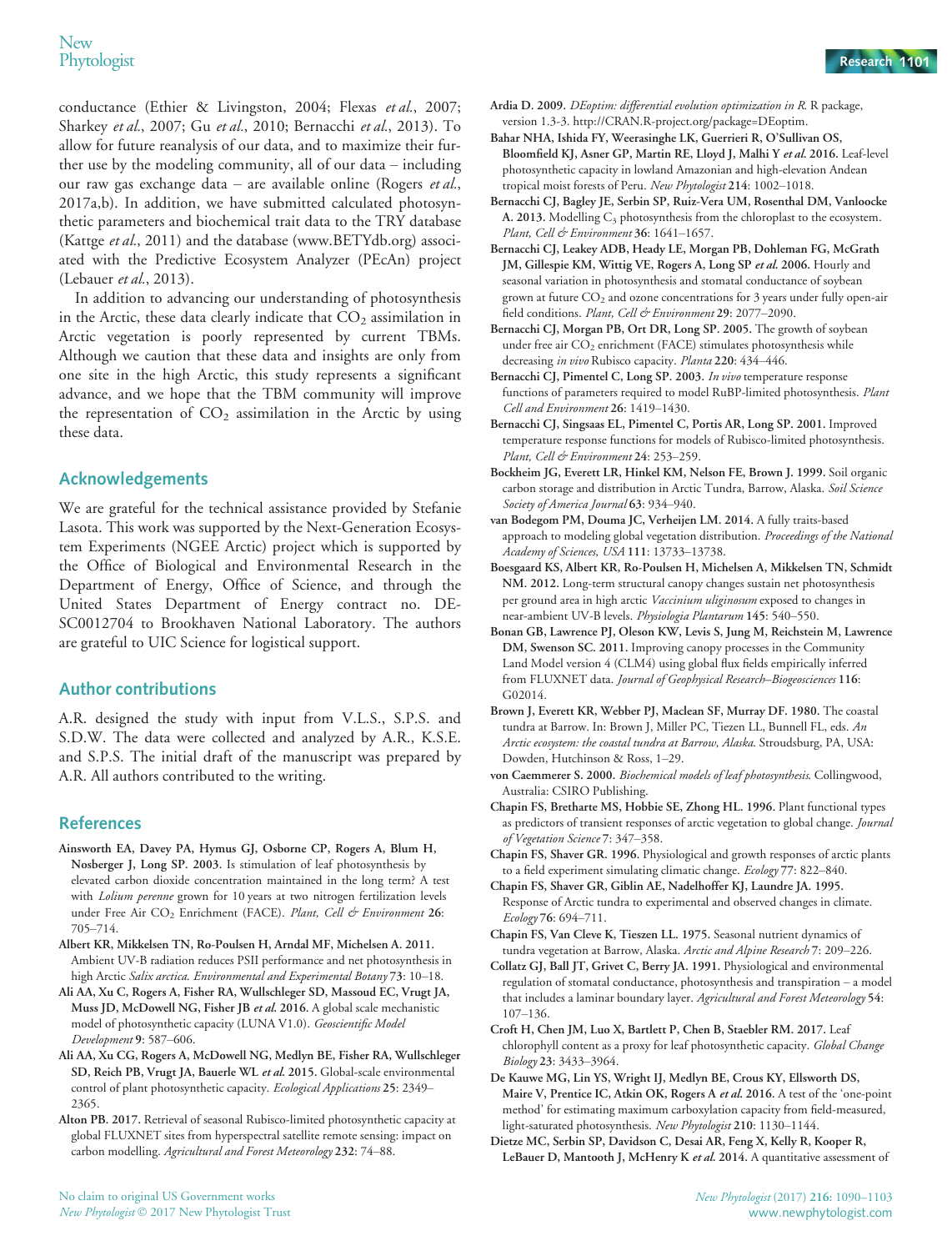a terrestrial biosphere model's data needs across North American biomes. Journal of Geophysical Research-Biogeosciences 119: 286–300.

- Dubois JJ, Fiscus BEL, Booker FL, Flowers MD, Reid CD. 2007. Optimizing the statistical estimation of the parameters of the Farquhar–von Caemmerer– Berry model of photosynthesis. New Phytologist 176: 402–414.
- Ethier GJ, Livingston NJ. 2004. On the need to incorporate sensitivity to  $CO<sub>2</sub>$ transfer conductance into the Farquhar–von Caemmerer–Berry leaf photosynthesis model. Plant, Cell & Environment 27: 137-153.
- Farquhar GD, Caemmerer SV, Berry JA. 1980. A biochemical model of photosynthetic  $CO_2$  assimilation in leaves of  $C_3$  species. Planta 149: 78–90.
- Feng XH, Dietze M. 2013. Scale dependence in the effects of leaf ecophysiological traits on photosynthesis: Bayesian parameterization of photosynthesis models. New Phytologist 200: 1132–1144.
- Fisher JB, Badgley G, Blyth E. 2012. Global nutrient limitation in terrestrial vegetation. Global Biogeochemical Cycles 26: GB3007.
- Fisher JB, Sikka M, Oechel WC, Huntzinger DN, Melton JR, Koven CD, Ahlstrom A, Arain MA, Baker I, Chen JM et al. 2014. Carbon cycle uncertainty in the Alaskan Arctic. Biogeosciences 11: 4271–4288.
- Fletcher BJ, Gornall JL, Poyatos R, Press MC, Stoy PC, Huntley B, Baxter R, Phoenix GK. 2012. Photosynthesis and productivity in heterogeneous arctic tundra: consequences for ecosystem function of mixing vegetation types at stand edges. Journal of Ecology 100: 441-451.
- Flexas J, Diaz-Espejo A, Berry JA, Cifre J, Galmes J, Kaidenhoff R, Medrano H, Ribas-Carbo M. 2007. Analysis of leakage in IRGA's leaf chambers of open gas exchange systems: quantification and its effects in photosynthesis parameterization. Journal of Experimental Botany 58: 1533-1543.
- Friedlingstein P, Cox P, Betts R, Bopp L, Von Bloh W, Brovkin V, Cadule P, Doney S, Eby M, Fung I et al. 2006. Climate-carbon cycle feedback analysis: results from the C<sup>4</sup>MIP model intercomparison. Journal of Climate 19: 3337-3353.
- Friedlingstein P, Meinshausen M, Arora VK, Jones CD, Anav A, Liddicoat SK, Knutti R. 2014. Uncertainties in CMIP5 climate projections due to carbon cycle feedbacks. Journal of Climate 27: 511-526.
- Friend AD. 1995. PGEN an integrated model of leaf photosynthesis, transpiration and conductance. Ecological Modelling 77: 233–255.
- Friend AD. 2010. Terrestrial plant production and climate change. Journal of Experimental Botany 61: 1293–1309.
- Friend AD, Kiang NY. 2005. Land surface model development for the GISS GCM: effects of improved canopy physiology on simulated climate. Journal of Climate 18: 2883–2902.
- Frost GV, Epstein HE. 2014. Tall shrub and tree expansion in Siberian tundra ecotones since the 1960s. Global Change Biology 20: 1264-1277.
- Galmes J, Hermida-Carrera C, Laanisto L, Niinemets U. 2016. A compendium of temperature responses of Rubisco kinetic traits: variability among and within photosynthetic groups and impacts on photosynthesis modeling. Journal of Experimental Botany 67: 5067–5091.
- Gu LH, Pallardy SG, Tu K, Law BE, Wullschleger SD. 2010. Reliable estimation of biochemical parameters from  $C_3$  leaf photosynthesis-intercellular carbon dioxide response curves. Plant, Cell & Environment 33: 1852-1874.
- Heskel MA, Bitterman D, Atkin OK, Turnbull MH, Griffin KL. 2014. Seasonality of foliar respiration in two dominant plant species from the Arctic tundra: response to long-term warming and short-term temperature variability. Functional Plant Biology 41: 287–300.
- IPCC. 2013. Stocker TF, Qin D, Plattner G-K, Tignor M, Allen SK, Boschung J, Nauels A, Xia Y, Bex V, Midgley PM, eds. Climate Change 2013: The Physical Science Basis. Contribution of Working Group I to the Fifth Assessment Report of the Intergovernmental Panel on Climate Change. Cambridge, UK and New York, NY, USA: Cambridge University Press.
- Iversen CM, Sloan VL, Sullivan PF, Euskirchen ES, McGuire AD, Norby RJ, Walker AP, Warren JM, Wullschleger SD. 2015. The unseen iceberg: plant roots in arctic tundra. New Phytologist 205: 34–58.
- James RA, Munns R, Von Caemmerer S, Trejo C, Miller C, Condon T. 2006. Photosynthetic capacity is related to the cellular and subcellular partitioning of Na<sup>+</sup>, K<sup>+</sup> and Cl<sup>-</sup> in salt-affected barley and durum wheat. Plant, Cell & Environment 29: 2185–2197.

Jorgenson MT, Shur YL, Pullman ER. 2006. Abrupt increase in permafrost degradation in Arctic Alaska. Geophysical Research Letters 33: L02503.

- Kattge J, Diaz S, Lavorel S, Prentice C, Leadley P, Boenisch G, Garnier E, Westoby M, Reich PB, Wright IJ et al. 2011.  $TRY - a$  global database of plant traits. Global Change Biology 17: 2905–2935.
- Kattge J, Knorr W. 2007. Temperature acclimation in a biochemical model of photosynthesis: a reanalysis of data from 36 species. Plant, Cell & Environment 30: 1176–1190.
- Kattge J, Knorr W, Raddatz T, Wirth C. 2009. Quantifying photosynthetic capacity and its relationship to leaf nitrogen content for global-scale terrestrial biosphere models. Global Change Biology 15: 976–991.
- Kaufman DS, Schneider DP, McKay NP, Ammann CM, Bradley RS, Briffa KR, Miller GH, Otto-Bliesner BL, Overpeck JT, Vinther BM et al. 2009. Recent warming reverses long-term Arctic cooling. Science 325: 1236–1239.
- Koven CD, Schuur EAG, Schaedel C, Bohn TJ, Burke EJ, Chen G, Chen X, Ciais P, Grosse G, Harden JW et al. 2015. A simplified, data-constrained approach to estimate the permafrost carbon-climate feedback. Philosophical Transactions of the Royal Society A: Mathematical Physical and Engineering Sciences 373: 20140423.
- Kull O, Kruijt B. 1998. Leaf photosynthetic light response: a mechanistic model for scaling photosynthesis to leaves and canopies. Functional Ecology 12: 767-777.
- Lebauer DS, Wang D, Richter KT, Davidson CC, Dietze MC. 2013. Facilitating feedbacks between field measurements and ecosystem models. Ecological Monographs 83: 133–154.
- Leffler AJ, Welker JM. 2013. Long-term increases in snow pack elevate leaf N and photosynthesis in Salix arctica: responses to a snow fence experiment in the High Arctic of NW Greenland. Environmental Research Letters 8: 025023.
- Long SP, Bernacchi CJ. 2003. Gas exchange measurements, what can they tell us about the underlying limitations to photosynthesis? Procedures and sources of error. Journal of Experimental Botany 54: 2393–2401.
- Lu J, Ji J. 2006. A simulation and mechanism analysis of long-term variations at land surface over arid/semi-arid area in north China. Journal of Geophysical Research-Atmospheres 111: D09306.
- Medlyn BE, Badeck FW, De Pury DGG, Barton CVM, Broadmeadow M, Ceulemans R, De Angelis P, Forstreuter M, Jach ME, Kellomaki S et al. 1999. Effects of elevated  $CO<sub>2</sub>$  on photosynthesis in European forest species: a meta-analysis of model parameters. Plant, Cell & Environment 22: 1475-1495.
- Medlyn BE, Dreyer E, Ellsworth D, Forstreuter M, Harley PC, Kirschbaum MUF, Le Roux X, Montpied P, Strassemeyer J, Walcroft A et al. 2002. Temperature response of parameters of a biochemically based model of photosynthesis. II. A review of experimental data. Plant, Cell & Environment 25: 1167–1179.
- Muraoka H, Noda H, Uchida M, Ohtsuka T, Koizumi H, Nakatsubo T. 2008. Photosynthetic characteristics and biomass distribution of the dominant vascular plant species in a high Arctic tundra ecosystem, Ny--Alesund Svalbard: implications for their role in ecosystem carbon gain. Journal of Plant Research 121: 137–145.
- Muraoka H, Uchida M, Mishio M, Nakatsubo T, Kanda H, Koizumi H. 2002. Leaf photosynthetic characteristics and net primary production of the polar willow (Salix polaris) in a high arctic polar semi-desert, Ny-Ålesund, Svalbard. Canadian Journal of Botany–Revue Canadienne de Botanique 80: 1193–1202.
- Oleson KW, Lawrence DM, Bonan GB, Drewniak B, Huang M, Koven CD, Levis S, Li F, Riley WJ, Subin ZM et al. 2013. Technical description of version 4.5 of the community land model (CLM). Boulder, CO, USA: National Center for Atmospheric Research.
- Patankar R, Mortazavi B, Oberbauer SF, Starr G. 2013. Diurnal patterns of gasexchange and metabolic pools in tundra plants during three phases of the arctic growing season. Ecology and Evolution 3: 375–388.
- Price KV, Storn RM, Lampinen JA. 2006. Differential evolution: a practical approach to global optimization. New York, NY, USA: Springer.
- R Development Core Team. 2013. R: a language and environment for statistical computing. Vienna, Austria: R Foundation for Statistical Computing. [WWW document] URL<www.r-project.org> [accessed October 2016].
- Reich PB, Oleksyn J, Wright IJ. 2009. Leaf phosphorus influences the photosynthesis–nitrogen relation: a cross-biome analysis of 314 species. Oecologia 160: 207–212.
- Rogers A. 2014. The use and misuse of  $V_{c,max}$  in Earth System Models. Photosynthesis Research 119: 15–29.